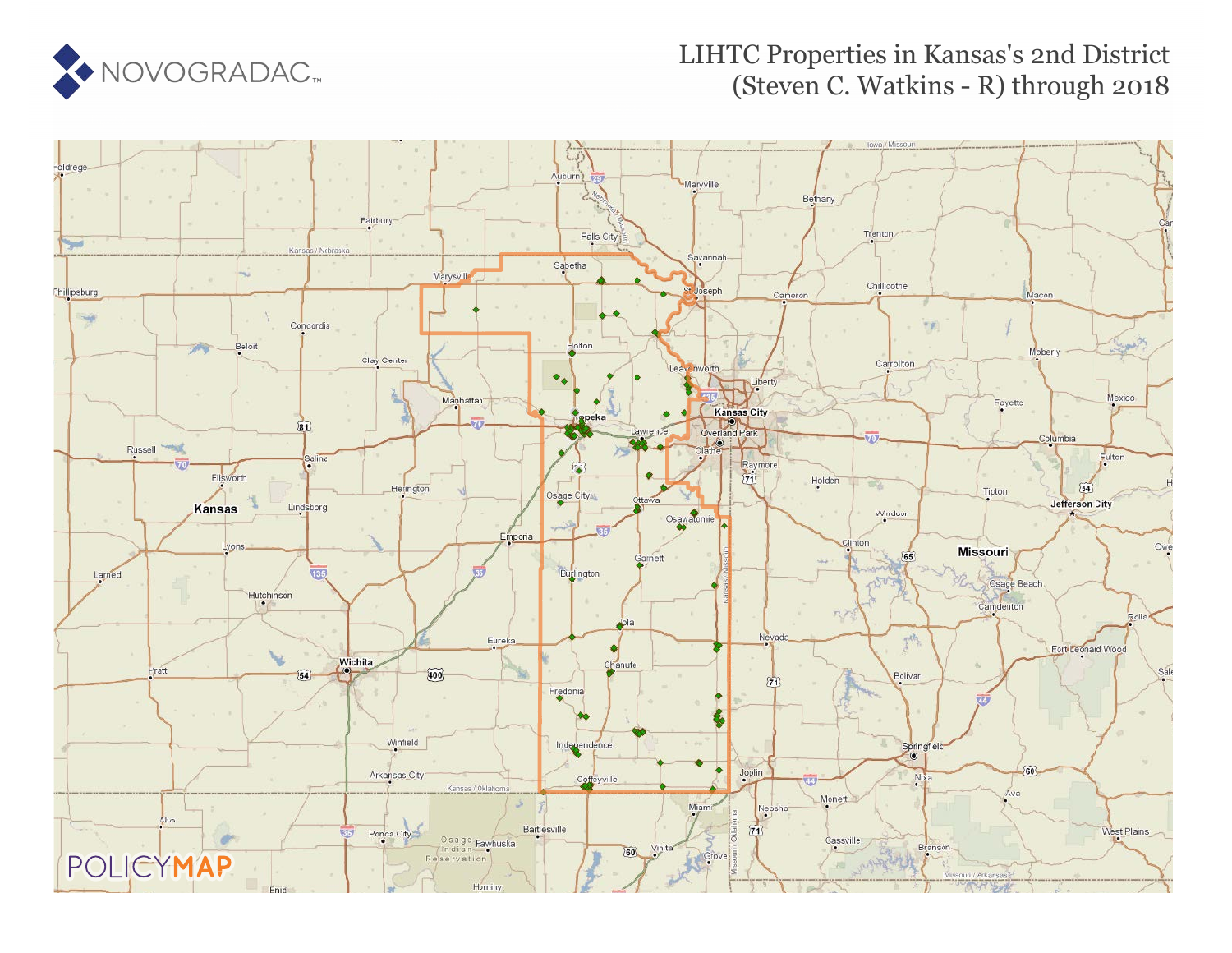| <b>Project Name</b>                                                      | <b>Address</b>                       | City            | <b>State</b>           | <b>Zip Code</b> | Nonprofit<br><b>Sponsor</b> | <b>Allocation</b><br><b>Year</b> | <b>Annual</b><br><b>Allocated</b><br><b>Amount</b> | <b>Year Placed</b><br>in Service | <b>Construction Type</b>  | <b>Total</b><br><b>Units</b> | Low<br><b>Income</b><br><b>Units</b> | <b>Rent or</b><br><b>Income</b><br><b>Ceiling</b> | <b>Credit</b><br>Percentage                       | Tax-<br><b>Exempt</b><br><b>Bond</b> | <b>HUD Multi-</b><br>Family<br><b>Financing/Rental</b><br><b>Assistance</b> |
|--------------------------------------------------------------------------|--------------------------------------|-----------------|------------------------|-----------------|-----------------------------|----------------------------------|----------------------------------------------------|----------------------------------|---------------------------|------------------------------|--------------------------------------|---------------------------------------------------|---------------------------------------------------|--------------------------------------|-----------------------------------------------------------------------------|
| SHAWNEE LAKE I                                                           | 3711 SE 30TH<br>TER                  | <b>TOPEKA</b>   | KS                     | 66605           | No                          | 1992                             | $\$0$                                              | 1994                             | New Construction          | 58                           | 58                                   |                                                   | Not<br>Indicated                                  | No                                   |                                                                             |
| <b>SOUTHBROOK</b><br><b>VILLAGE II</b>                                   | 5201 SW 34TH<br>ST                   | <b>TOPEKA</b>   | KS                     | 66614           | No                          | 1992                             | \$328,534                                          | 1994                             | New Construction          | 74                           | 74                                   |                                                   | Not<br>Indicated                                  | No                                   |                                                                             |
| TOPEKA CITY HOMES                                                        | 511 SW<br><b>JACKSON ST</b>          | <b>TOPEKA</b>   | $\mathbf{K}\mathbf{S}$ | 66603           | Yes                         | 1993                             | \$0                                                | 1994                             | Acquisition and Rehab 29  |                              | 29                                   |                                                   | <b>Both 30%</b><br>and 70%<br>present value       | No                                   |                                                                             |
| <b>GARDEN WALK OF</b><br>INDEPENDENCE                                    | 1710 N TENTH<br>${\cal ST}$          | INDEPENDENCE KS |                        | 67301           | No                          | 1994                             | \$36,310                                           | 1994                             | Acquisition and Rehab 24  |                              | 23                                   |                                                   | Not<br>$\operatorname{Indicated}$                 | No                                   |                                                                             |
| <b>GARDEN WALK OF</b><br><b>INDEPENCE II-</b><br><b>VILLAGE NORTH II</b> | 1702 N TENTH<br>${\rm ST}$           | INDEPENDENCE KS |                        | 67301           | No                          | 1994                             | \$0                                                | 1994                             | <b>New Construction</b>   | 48                           | 47                                   |                                                   | Not<br>Indicated                                  | No                                   |                                                                             |
| SYCAMORE LANDING 701 LEWARK ST COFFEYVILLE                               |                                      |                 | KS                     | 67337           | No                          | 1993                             | \$60,014                                           | 1994                             | <b>New Construction</b>   | 40                           | $\bf{0}$                             |                                                   | Not<br>Indicated                                  | No                                   |                                                                             |
| EDGEWOOD PLACE                                                           | 215 E TENTH<br>$\operatorname{AVE}$  | CANEY           | KS                     | 67333           | No                          | 1994                             | \$37,435                                           | 1995                             | Acquisition and Rehab 28  |                              | 28                                   |                                                   | $30\,\%$ present $\,$ No value                    |                                      |                                                                             |
| HIDDEN MEADOWS I                                                         | 1601 S HICKORY OTTAWA<br><b>ST</b>   |                 | KS                     | 66067           | $\mathbf{N}\mathbf{o}$      | 1994                             | \$119,206                                          | 1995                             | <b>New Construction</b>   | 56                           | 56                                   |                                                   | Not<br>Indicated                                  | No                                   |                                                                             |
| SHAWNEE LAKE II                                                          | 3613 SE 30TH<br>TER                  | <b>TOPEKA</b>   | KS                     | 66605           | No                          | 1994                             | \$215,658                                          | 1995                             | <b>New Construction</b>   | 58                           | 58                                   |                                                   | Not<br>Indicated                                  | No                                   |                                                                             |
| <b>SOUTHBROOK</b><br><b>VILLAGE IIIA</b>                                 | 5201 SW 34TH<br><b>ST</b>            | <b>TOPEKA</b>   | KS                     | 66614           | $\rm\thinspace No$          | 1993                             | \$127,112                                          | 1995                             | New Construction          | 28                           | 28                                   |                                                   | Not<br>$\operatorname{Indicated}$                 | No                                   |                                                                             |
| <b>VALLEY PLACE APTS</b>                                                 | 440 SE ARTER<br>$\operatorname{AVE}$ | <b>TOPEKA</b>   | KS                     | 66607           | No                          | 1994                             | \$0\$                                              | 1995                             | Acquisition and Rehab 32  |                              | 32                                   |                                                   | 70 % present No<br>value                          |                                      |                                                                             |
| OAKBROOK TERRACE                                                         | 3211 SW<br>TWILIGHT DR        TOPEKA |                 | $\mathbf{K}\mathbf{S}$ | 66614           | $\rm\thinspace No$          | 1995                             | \$212,595                                          | 1995                             | Acquisition and Rehab 170 |                              | $\bf{0}$                             |                                                   | Not<br>$\label{thm:indicated} \textbf{Indicated}$ | $\mathbf{N}\mathbf{o}$               |                                                                             |
| HIDDEN MEADOWS II $_{ST}^{1601}$ S HICKORY OTTAWA                        |                                      |                 | $\mathbf{K}\mathbf{S}$ | 66067           | $\rm\thinspace No$          | 1995                             | $\$0$                                              | 1996                             | <b>New Construction</b>   | 16                           | $16\,$                               |                                                   | Not<br>Indicated                                  | $\mathbf {No}$                       |                                                                             |

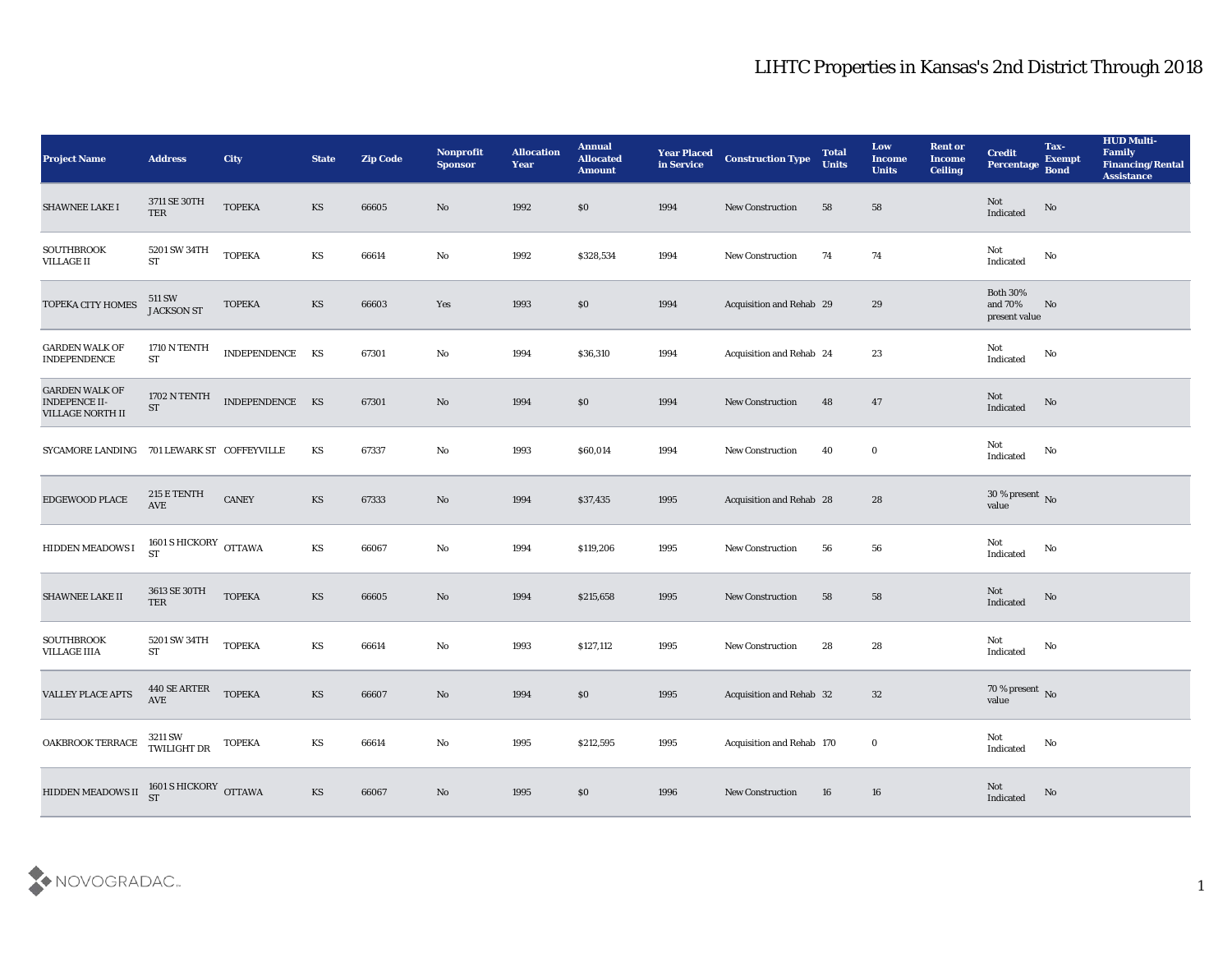| <b>Project Name</b>                      | <b>Address</b>                            | <b>City</b>                    | <b>State</b> | <b>Zip Code</b> | Nonprofit<br><b>Sponsor</b> | <b>Allocation</b><br>Year | <b>Annual</b><br><b>Allocated</b><br><b>Amount</b> | <b>Year Placed</b><br>in Service | <b>Construction Type</b>  | <b>Total</b><br><b>Units</b> | Low<br><b>Income</b><br><b>Units</b> | <b>Rent or</b><br><b>Income</b><br><b>Ceiling</b> | <b>Credit</b><br>Percentage                 | Tax-<br><b>Exempt</b><br><b>Bond</b> | <b>HUD Multi-</b><br>Family<br><b>Financing/Rental</b><br><b>Assistance</b> |
|------------------------------------------|-------------------------------------------|--------------------------------|--------------|-----------------|-----------------------------|---------------------------|----------------------------------------------------|----------------------------------|---------------------------|------------------------------|--------------------------------------|---------------------------------------------------|---------------------------------------------|--------------------------------------|-----------------------------------------------------------------------------|
| <b>LAUREL GLEN</b>                       | 1401 E 24TH ST LAWRENCE                   |                                | KS           | 66046           | No                          | 1994                      | \$336,240                                          | 1996                             | New Construction          | 88                           | 88                                   |                                                   | Not<br>Indicated                            | No                                   |                                                                             |
| MONTEREY APTS                            | 1015 SW<br>GARFIELD AVE                   | <b>TOPEKA</b>                  | KS           | 66604           | No                          | 1994                      | \$42,332                                           | 1996                             | <b>New Construction</b>   | 30                           | 30                                   |                                                   | Not<br>Indicated                            | No                                   |                                                                             |
| PARK HILL APTS                           | 715 SILVER<br><b>LEAF ST</b>              | <b>LEAVENWORTH</b>             | KS           | 66048           | $\mathbf{N}\mathbf{o}$      | 1994                      | \$195,923                                          | 1996                             | New Construction          | 48                           | 48                                   |                                                   | Not<br>Indicated                            | No                                   |                                                                             |
| PARSONS VILLAGE                          | 1100 S 13TH ST PARSONS                    |                                | KS           | 67357           | No                          | 1995                      | \$42,638                                           | 1996                             | <b>New Construction</b>   | 38                           | 38                                   |                                                   | Not<br>Indicated                            | $\rm No$                             |                                                                             |
| <b>SOUTHBROOK</b><br><b>VILLAGE IIIB</b> | 5201 SW 34TH<br>${\rm ST}$                | <b>TOPEKA</b>                  | KS           | 66614           | $\mathbf{N}\mathbf{o}$      | 1994                      | \$204,029                                          | 1996                             | <b>New Construction</b>   | 49                           | 49                                   |                                                   | Not<br>Indicated                            | No                                   |                                                                             |
| <b>OAKS APTS</b><br>(LEAVENWORTH)        | 740 SILVER<br><b>LEAF ST</b>              | LEAVENWORTH                    | KS           | 66048           | No                          | 1995                      | \$55,286                                           | 1996                             | New Construction          | 16                           | 16                                   |                                                   | Not<br>Indicated                            | No                                   |                                                                             |
| <b>FAIRLAWN GREEN</b>                    | $5237\,\mathrm{SW}\,20\mathrm{TH}$<br>TER | <b>TOPEKA</b>                  | KS           | 66604           | $\mathbf{N}\mathbf{o}$      | 1996                      | \$135,932                                          | 1996                             | <b>New Construction</b>   | 119                          | $\bf{0}$                             |                                                   | Not<br>$\operatorname{Indicated}$           | No                                   |                                                                             |
| <b>WESTGATE APTS</b><br>(LAWRENCE)       | 4641 W SIXTH<br><b>ST</b>                 | <b>LAWRENCE</b>                | KS           | 66049           | No                          | 1994                      | \$316,017                                          | 1996                             | <b>New Construction</b>   | 72                           | $\bf{0}$                             |                                                   | $70$ % present $${\rm No}$$ value           |                                      |                                                                             |
| OAKWOOD MANOR II                         | <b>825 SW LN ST</b><br>OFC                | <b>TOPEKA</b>                  | KS           | 66606           | No                          | 1994                      | \$132,855                                          | 1996                             | Acquisition and Rehab 124 |                              | 112                                  |                                                   | <b>Both 30%</b><br>and 70%<br>present value | No                                   |                                                                             |
| HIGHLAND MEADOWS CENTENNIAL              | 902 E<br>DR                               | PITTSBURG                      | KS           | 66762           | No                          | 1996                      | \$23,100                                           | 1997                             | <b>New Construction</b>   | 80                           | 80                                   |                                                   | Not<br>Indicated                            | No                                   |                                                                             |
| PATTERSON SQUARE 401 UNION ST            |                                           | <b>COFFEYVILLE</b>             | KS           | 67337           | No                          | 1996                      | $\$0$                                              | 1997                             | <b>New Construction</b>   | 24                           | 24                                   |                                                   | Not<br>Indicated                            | No                                   |                                                                             |
| PHEASANT POINT<br><b>APTS</b>            |                                           | 2390 N 20TH PL INDEPENDENCE KS |              | 67301           | $\rm\thinspace No$          | 1995                      | \$442,883                                          | 1997                             | New Construction          | 80                           | 80                                   |                                                   | Not<br>Indicated                            | $\mathbf{N}\mathbf{o}$               |                                                                             |
| PRAIRIE COMMONS                          | 5121<br>CONGRESSIONA LAWRENCE<br>L CIR    |                                | KS           | 66049           | $\mathbf {No}$              | 1995                      | \$385,956                                          | 1997                             | New Construction          | 128                          | 72                                   |                                                   | Not<br>Indicated                            | No                                   |                                                                             |

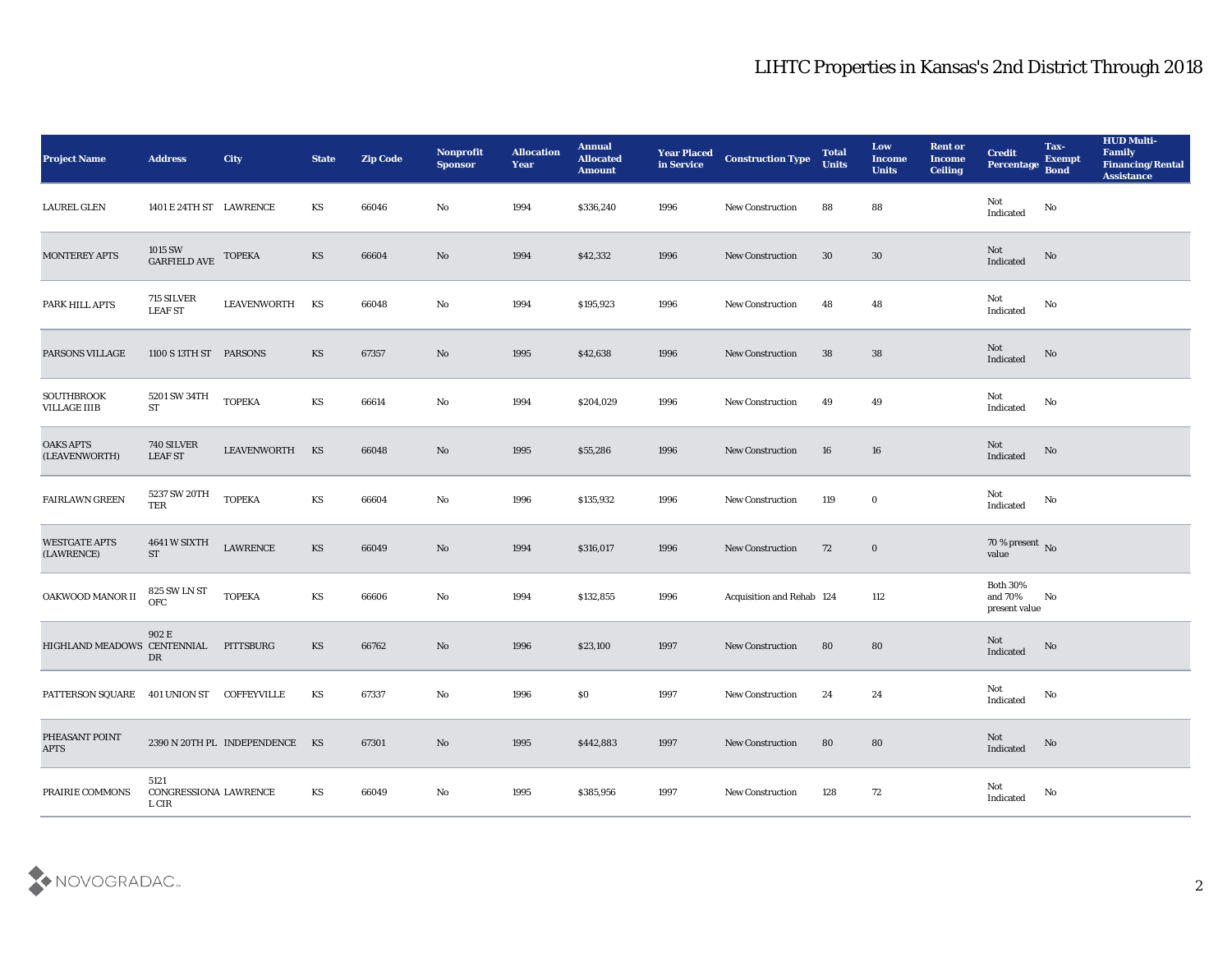| <b>Project Name</b>                                                                                                                          | <b>Address</b>                    | City                | <b>State</b> | <b>Zip Code</b> | Nonprofit<br><b>Sponsor</b> | <b>Allocation</b><br><b>Year</b> | <b>Annual</b><br><b>Allocated</b><br><b>Amount</b> | <b>Year Placed<br/>in Service</b> | <b>Construction Type</b> | <b>Total</b><br><b>Units</b> | Low<br><b>Income</b><br><b>Units</b> | <b>Rent or</b><br><b>Income</b><br><b>Ceiling</b> | <b>Credit</b><br>Percentage       | Tax-<br><b>Exempt</b><br><b>Bond</b> | <b>HUD Multi-</b><br>Family<br><b>Financing/Rental</b><br><b>Assistance</b> |
|----------------------------------------------------------------------------------------------------------------------------------------------|-----------------------------------|---------------------|--------------|-----------------|-----------------------------|----------------------------------|----------------------------------------------------|-----------------------------------|--------------------------|------------------------------|--------------------------------------|---------------------------------------------------|-----------------------------------|--------------------------------------|-----------------------------------------------------------------------------|
| <b>ROYAL OAK</b>                                                                                                                             | 1322 N 17TH ST ATCHISON           |                     | <b>KS</b>    | 66002           | No                          | 1996                             | \$250,306                                          | 1997                              | New Construction         | 48                           | 48                                   |                                                   | Not<br>Indicated                  | No                                   |                                                                             |
| STILWELL APTS                                                                                                                                | 707 N<br>BROADWAY ST PITTSBURG    |                     | KS           | 66762           | No                          | 1995                             | \$255,096                                          | 1997                              | <b>New Construction</b>  | 44                           | 44                                   |                                                   | Not<br>Indicated                  | No                                   |                                                                             |
| JEFFERSON VILLAGE                                                                                                                            | 416 DELAWARE WINCHESTER           |                     | KS           | 66097           | No                          | 1996                             | \$143,954                                          | 1997                              | New Construction         | 24                           | 24                                   |                                                   | Not<br>Indicated                  | No                                   |                                                                             |
| <b>CLEVELAND APTS</b>                                                                                                                        | 303 LINDEN ST COFFEYVILLE         |                     | KS           | 67337           | $\rm\thinspace No$          | 1997                             | \$68,748                                           | 1997                              | Acquisition and Rehab 48 |                              | 48                                   |                                                   | Not<br>$\operatorname{Indicated}$ | No                                   |                                                                             |
| $\begin{tabular}{llllll} \bf HOMESTEAD \; SENIOR & \bf 400 \; WISCONSIN & \bf HOLTON \\ \bf RESIDENCES \; HOLTON & \bf AVE \\ \end{tabular}$ |                                   |                     | KS           | 66436           | No                          | 1997                             | \$85,764                                           | 1998                              | <b>New Construction</b>  | 24                           | 24                                   |                                                   | Not<br>Indicated                  | No                                   |                                                                             |
| OSAGE TOWNHOMES 110 S TENTH ST OSAGE CITY                                                                                                    |                                   |                     | KS           | 66523           | $\rm\thinspace No$          | 1996                             | \$94,936                                           | 1998                              | <b>New Construction</b>  | 16                           | 16                                   |                                                   | Not<br>Indicated                  | No                                   |                                                                             |
| SPRING HILL APTS                                                                                                                             | 502 N ELMIRA<br><b>ST</b>         | <b>HIGHLAND</b>     | KS           | 66035           | No                          | 1996                             | \$36,247                                           | 1998                              | New Construction         | $6\phantom{.}6$              | $6\phantom{.0}$                      |                                                   | Not<br>Indicated                  | No                                   |                                                                             |
| PARKFORD APTS                                                                                                                                | 104 WHITE<br><b>BLVD</b>          | <b>IOLA</b>         | KS           | 66749           | No                          | 1996                             | \$121,604                                          | 1998                              | <b>New Construction</b>  | 40                           | $\bf{0}$                             |                                                   | Not<br>Indicated                  | No                                   |                                                                             |
| <b>WALNUT ESTATES</b>                                                                                                                        | 600 W 14TH ST PLEASANTON          |                     | <b>KS</b>    | 66075           | No                          | 1997                             | \$28,496                                           | 1998                              | <b>New Construction</b>  | 16                           | 16                                   |                                                   | $30\,\%$ present $\,$ No value    |                                      |                                                                             |
| CHETOPA SENIORS                                                                                                                              | 625 MULBERRY CHETOPA<br><b>ST</b> |                     | KS           | 67336           | $\rm\thinspace No$          | 1997                             | \$26,064                                           | 1999                              | <b>New Construction</b>  | 16                           | 16                                   |                                                   | Not<br>$\operatorname{Indicated}$ | No                                   |                                                                             |
| COTTAGES OF TOPEKA $_{\rm RD}^{\rm 620\,NW\,LYMAN}$ TOPEKA                                                                                   |                                   |                     | KS           | 66608           | No                          | 1997                             | \$300,000                                          | 1999                              | <b>New Construction</b>  | 72                           | 72                                   |                                                   | Not<br>Indicated                  | No                                   |                                                                             |
| <b>FIRETREE</b><br>RETIREMENT VILLAS CT                                                                                                      | 412 FIRETREE                      | <b>BALDWIN CITY</b> | KS           | 66006           | $\rm\thinspace No$          | 1998                             | \$99,354                                           | 1999                              | <b>New Construction</b>  | 12                           | $\bf{0}$                             |                                                   | Not<br>Indicated                  | No                                   |                                                                             |
| <b>LOM VISTA</b>                                                                                                                             | 900 MELODY LN OSAWATOMIE          |                     | KS           | 66064           | $\rm\thinspace No$          | 1999                             | \$114,004                                          | 1999                              | <b>New Construction</b>  | 64                           | 64                                   |                                                   | Not<br>Indicated                  | No                                   |                                                                             |

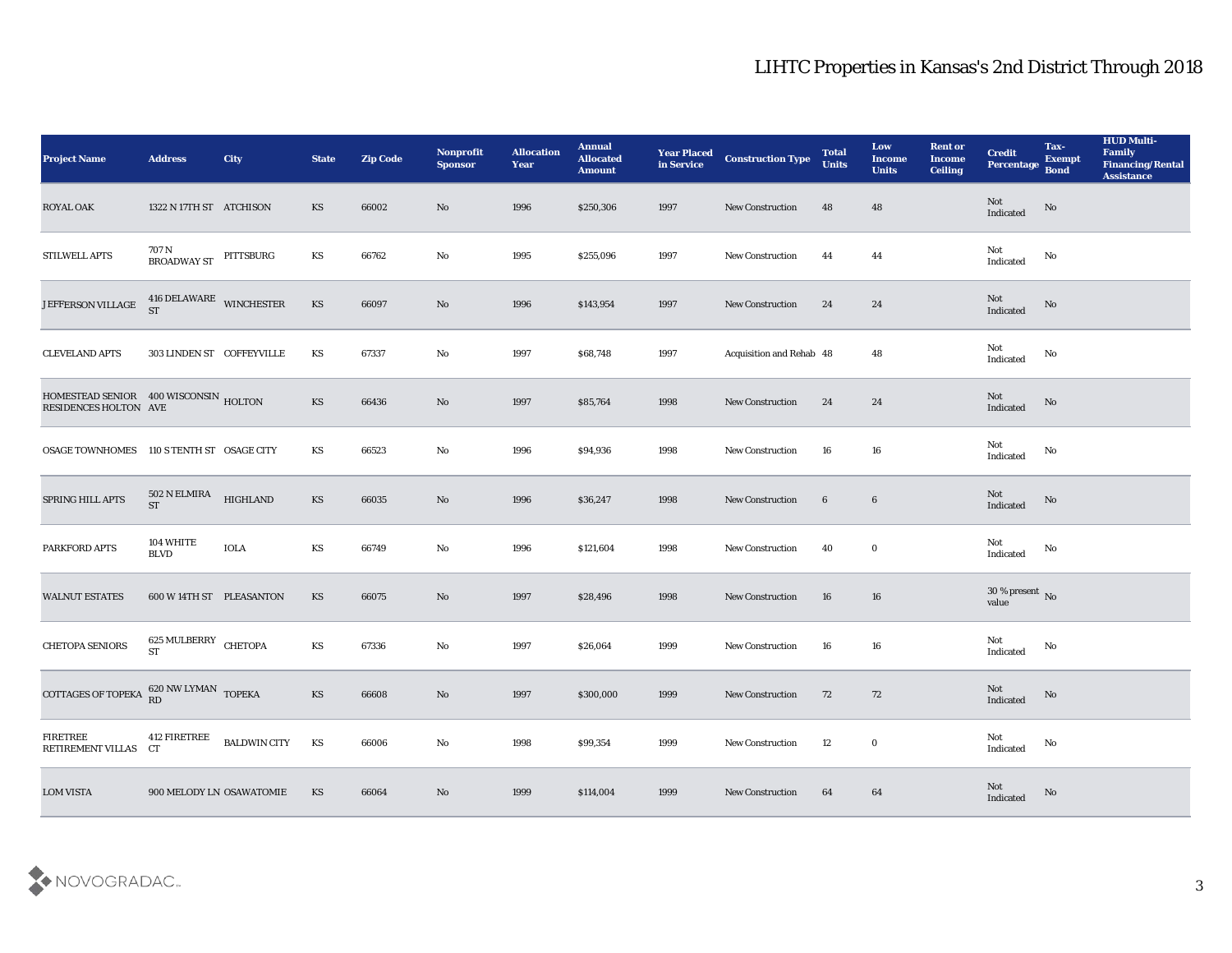| <b>Project Name</b>                       | <b>Address</b>                            | <b>City</b>        | <b>State</b>           | <b>Zip Code</b> | Nonprofit<br><b>Sponsor</b> | <b>Allocation</b><br><b>Year</b> | <b>Annual</b><br><b>Allocated</b><br><b>Amount</b> | <b>Year Placed</b><br>in Service | <b>Construction Type</b>  | <b>Total</b><br><b>Units</b> | Low<br><b>Income</b><br><b>Units</b> | <b>Rent or</b><br><b>Income</b><br><b>Ceiling</b> | <b>Credit</b><br>Percentage       | Tax-<br><b>Exempt</b><br><b>Bond</b> | <b>HUD Multi-</b><br>Family<br><b>Financing/Rental</b><br><b>Assistance</b> |
|-------------------------------------------|-------------------------------------------|--------------------|------------------------|-----------------|-----------------------------|----------------------------------|----------------------------------------------------|----------------------------------|---------------------------|------------------------------|--------------------------------------|---------------------------------------------------|-----------------------------------|--------------------------------------|-----------------------------------------------------------------------------|
| PAOLA SUNDANCE<br><b>APTS</b>             | 202 SUNDANCE PAOLA<br>DR                  |                    | KS                     | 66071           | No                          | 1998                             | \$221,328                                          | 1999                             | New Construction          | 40                           | 40                                   |                                                   | Not<br>Indicated                  | No                                   |                                                                             |
| <b>WESPARKE VILLAGE</b><br><b>APTS I</b>  | 3549 SW<br><b>WESPARKE LN</b>             | <b>TOPEKA</b>      | KS                     | 66614           | No                          | 1997                             | \$224,002                                          | 1999                             | <b>New Construction</b>   | 53                           | 52                                   |                                                   | Not<br>Indicated                  | No                                   |                                                                             |
| <b>APPLEWOOD</b><br><b>COUNTRY APTS</b>   | 507 BAPTISTE<br>DR                        | <b>PAOLA</b>       | KS                     | 66071           | No                          | 2000                             | \$62,292                                           | 1999                             | Acquisition and Rehab 48  |                              | $\bf{0}$                             |                                                   | Not<br>Indicated                  | Yes                                  |                                                                             |
| <b>CAPITAL VILLAGE</b><br><b>APTS</b>     | 822 SW EIGHTH TOPEKA<br>AVE               |                    | KS                     | 66603           | No                          | 1998                             | \$387,040                                          | 1999                             | Acquisition and Rehab 180 |                              | $\bf{0}$                             |                                                   | $30\,\%$ present $\,$ No value    |                                      |                                                                             |
| <b>AUBURN MEADOWS</b>                     | $1300$ HANOVER $\quad$ AUBURN<br>RD       |                    | KS                     | 66402           | No                          | 1999                             | \$143,949                                          | 2000                             | New Construction          | 24                           | 20                                   |                                                   | Not<br>Indicated                  | No                                   |                                                                             |
| <b>CHANUTE PLAZA APTS</b>                 | $1111$ S $$\rm \, ELUMMER\, AVE$$ CHANUTE |                    | KS                     | 66720           | No                          | 1998                             | \$188,139                                          | 2000                             | Acquisition and Rehab 32  |                              | 32                                   |                                                   | Not<br>Indicated                  | No                                   |                                                                             |
| NORTHROCK APTS I                          | 4800 NW<br>FIELDING PL                    | <b>TOPEKA</b>      | KS                     | 66618           | No                          | 1998                             | \$232,542                                          | 2000                             | <b>New Construction</b>   | 52                           | 46                                   |                                                   | Not<br>Indicated                  | No                                   |                                                                             |
| <b>SHAWNEE PLAZA</b><br><b>RESIDENCES</b> | 101 S FOURTH<br><b>ST</b>                 | <b>LEAVENWORTH</b> | KS                     | 66048           | No                          | 1998                             | \$354,087                                          | 2000                             | <b>New Construction</b>   | 44                           | 44                                   |                                                   | <b>Not</b><br>Indicated           | No                                   |                                                                             |
| BETHEL ESTATES OF<br><b>NEODESHA</b>      | 1703 N THIRD<br><b>ST</b>                 | <b>NEODESHA</b>    | KS                     | 66757           | No                          | 1999                             | \$108,635                                          | 2000                             | New Construction          | 18                           | 18                                   |                                                   | Not<br>$\operatorname{Indicated}$ | No                                   |                                                                             |
| <b>RAINBOW END</b>                        | 906 S 13TH ST                             | <b>PARSONS</b>     | <b>KS</b>              | 67357           | No                          | 1999                             | \$100,083                                          | 2000                             | <b>New Construction</b>   | 12                           | 12                                   |                                                   | Not<br>Indicated                  | No                                   |                                                                             |
| HERITAGE PLACE OF<br>HOYT                 | 509 ANNETTA<br>AVE                        | HOYT               | KS                     | 66440           | No                          | 1999                             | \$73,170                                           | 2001                             | <b>New Construction</b>   | 10                           | 10                                   |                                                   | Not<br>Indicated                  | No                                   |                                                                             |
| HIAWATHA PLAZA                            | 801 N FOURTH HIAWATHA<br><b>ST</b>        |                    | $\mathbf{K}\mathbf{S}$ | 66434           | $\rm\thinspace No$          | 1999                             | \$179,998                                          | 2001                             | New Construction          | 24                           | $\bf 24$                             | 60% AMGI                                          | $70\,\%$ present $\,$ No value    |                                      |                                                                             |
| PARSONS SENIORS                           | 900 ALICE AVE PARSONS                     |                    | KS                     | 67357           | $\rm\thinspace No$          | 2000                             | \$36,456                                           | 2001                             | New Construction          | 28                           | ${\bf 28}$                           |                                                   | Not<br>Indicated                  | $\mathbf {No}$                       |                                                                             |

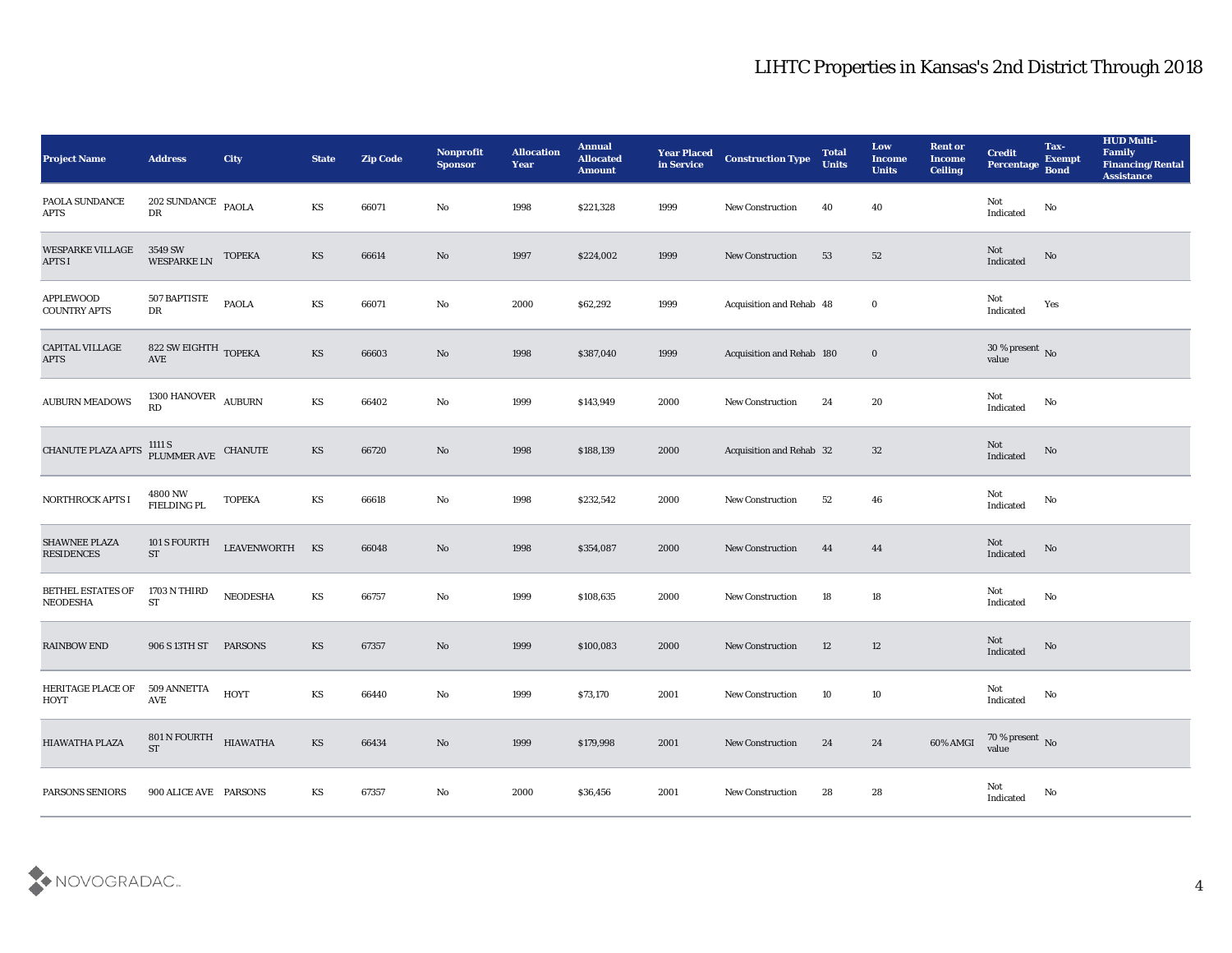| <b>Project Name</b>                             | <b>Address</b>                       | City                | <b>State</b>           | <b>Zip Code</b> | Nonprofit<br><b>Sponsor</b> | <b>Allocation</b><br>Year | <b>Annual</b><br><b>Allocated</b><br><b>Amount</b> | <b>Year Placed</b><br>in Service | <b>Construction Type</b> | <b>Total</b><br><b>Units</b> | Low<br><b>Income</b><br><b>Units</b> | <b>Rent or</b><br><b>Income</b><br><b>Ceiling</b> | <b>Credit</b><br>Percentage       | Tax-<br><b>Exempt</b><br><b>Bond</b> | <b>HUD Multi-</b><br>Family<br><b>Financing/Rental</b><br><b>Assistance</b> |
|-------------------------------------------------|--------------------------------------|---------------------|------------------------|-----------------|-----------------------------|---------------------------|----------------------------------------------------|----------------------------------|--------------------------|------------------------------|--------------------------------------|---------------------------------------------------|-----------------------------------|--------------------------------------|-----------------------------------------------------------------------------|
| SOMERSET VILLAGE<br><b>APTS</b>                 | 101 SOMERSET<br>${\rm DR}$           | FRONTENAC           | KS                     | 66763           | No                          | 2001                      | \$124,485                                          | 2001                             | <b>New Construction</b>  | 24                           | 24                                   |                                                   | Not<br>Indicated                  | No                                   |                                                                             |
| NORTHROCK APTS II                               | 4800 NW<br>FIELDING PL               | <b>TOPEKA</b>       | KS                     | 66618           | No                          | 2001                      | \$235,804                                          | 2001                             | New Construction         | 38                           | 38                                   |                                                   | Not<br>Indicated                  | No                                   |                                                                             |
| REMINGTON SQUARE 310 S FREE<br><b>APTS</b>      | <b>KING HWY</b>                      | PITTSBURG           | KS                     | 66762           | No                          | 2000                      | \$247,500                                          | 2001                             | Acquisition and Rehab 48 |                              | 48                                   |                                                   | Not<br>Indicated                  | No                                   |                                                                             |
| FIRETREE VILLAS II                              | 307 SILVER<br><b>LEAF LN</b>         | <b>BALDWIN CITY</b> | KS                     | 66006           | No                          | 2000                      | \$36,180                                           | 2002                             | New Construction         | $\overline{4}$               | $\overline{4}$                       |                                                   | $70\,\%$ present $\,$ No value    |                                      |                                                                             |
| <b>T TOWN HOMES</b>                             | 431 SE<br><b>WOODLAND</b><br>AVE     | <b>TOPEKA</b>       | KS                     | 66607           | No                          | 2001                      | \$185,495                                          | 2002                             | <b>New Construction</b>  | 14                           | $\bf{0}$                             |                                                   | Not<br>Indicated                  | No                                   |                                                                             |
| <b>WESPARKE VILLAGE</b><br><b>APTS II</b>       | 3529 SW<br><b>WESPARKE LN</b>        | <b>TOPEKA</b>       | KS                     | 66614           | No                          | 2002                      | \$398,902                                          | 2002                             | <b>New Construction</b>  | 53                           | 53                                   |                                                   | Not<br>Indicated                  | No                                   |                                                                             |
| PINECREST VILLAGE<br>III                        | 703 W EIGHTH<br><b>ST</b>            | <b>EUDORA</b>       | KS                     | 66025           | Yes                         | 2000                      | \$208,851                                          | 2002                             | <b>New Construction</b>  | 36                           | 36                                   |                                                   | $70\,\%$ present $\,$ No value    |                                      |                                                                             |
| <b>SANTA FE PLACE</b><br><b>TOPEKA</b>          | 600 SE<br><b>MADISON ST</b>          | <b>TOPEKA</b>       | KS                     | 66607           | No                          | 2000                      | \$775,783                                          | 2002                             | Acquisition and Rehab 91 |                              | 91                                   |                                                   | Not<br>Indicated                  | No                                   |                                                                             |
| SOUTHWOOD ESTATES 14145 N RD                    |                                      | <b>MAYETTA</b>      | KS                     | 66509           | $\mathbf{N}\mathbf{o}$      | 2003                      | \$256,401                                          | 2002                             | New Construction         | 24                           | $\bf{0}$                             |                                                   | Not<br>Indicated                  | No                                   |                                                                             |
| <b>EASTSIDE</b><br><b>TOWNHOMES</b>             | <b>217 IOWA ST</b>                   | <b>OSWEGO</b>       | KS                     | 67356           | No                          | 2003                      | \$59,972                                           | 2003                             | New Construction         | 8                            | 8                                    |                                                   | Not<br>$\operatorname{Indicated}$ | No                                   |                                                                             |
| NORTHROCK APTS III                              | 4800 NW<br>FIELDING PL               | <b>TOPEKA</b>       | KS                     | 66618           | No                          | 2002                      | \$200,686                                          | 2003                             | <b>New Construction</b>  | 32                           | 32                                   |                                                   | Not<br>Indicated                  | No                                   |                                                                             |
| PAOLA SUNDANCE<br>APTS II                       | 1010<br><b>INDUSTRIAL</b><br>PARK DR | <b>PAOLA</b>        | KS                     | 66071           | $\rm\, No$                  | 2002                      | \$289,830                                          | 2003                             | <b>New Construction</b>  | 40                           | 40                                   |                                                   | Not<br>Indicated                  | $\mathbf {No}$                       |                                                                             |
| PRAIRIE RIDGE PLACE 2424 MELROSE<br><b>APTS</b> | ${\rm LN}$                           | <b>LAWRENCE</b>     | $\mathbf{K}\mathbf{S}$ | 66047           | $\rm\thinspace No$          | 2003                      | \$316,999                                          | 2003                             | <b>New Construction</b>  | 100                          | 100                                  |                                                   | Not<br>Indicated                  | No                                   |                                                                             |

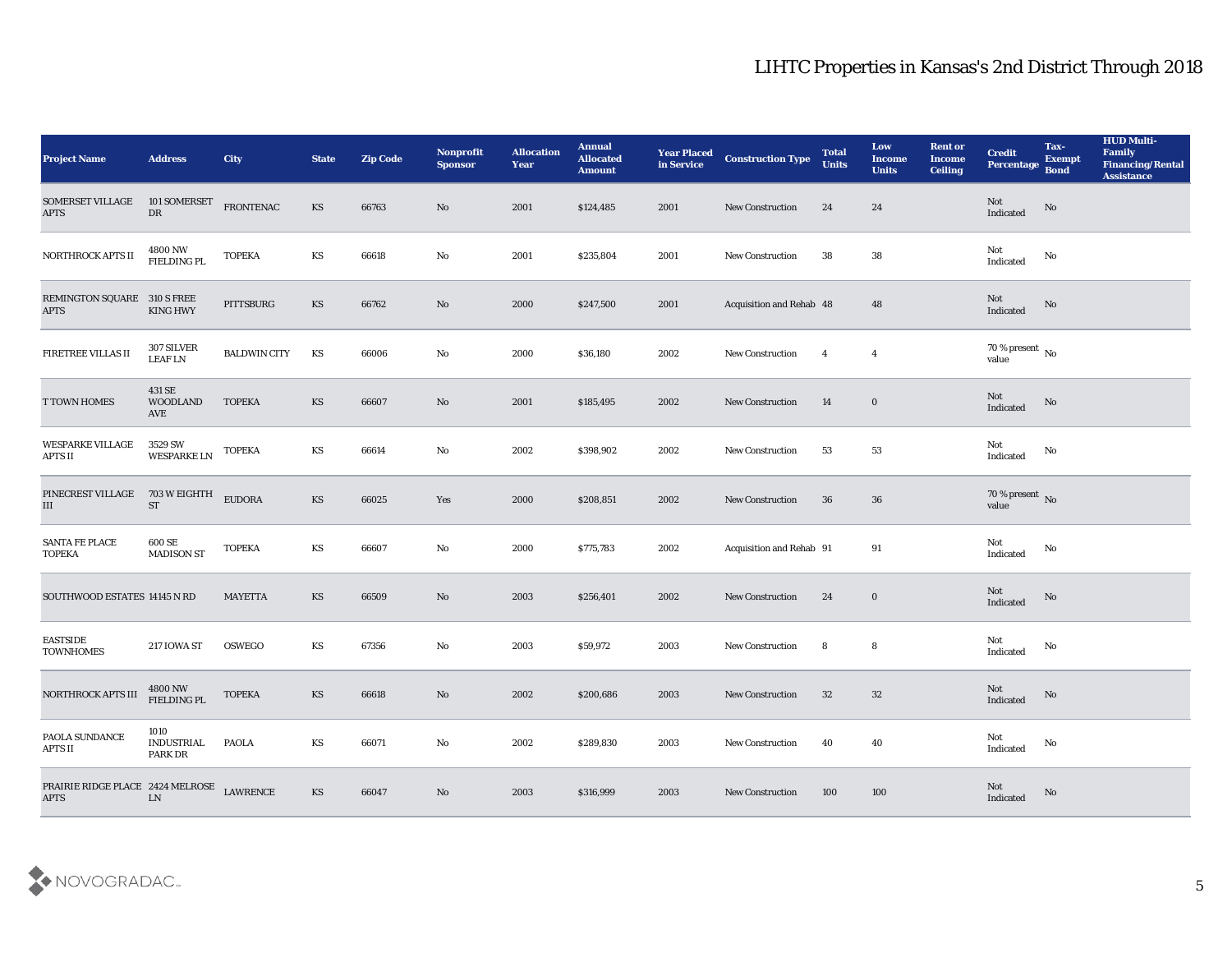| <b>Project Name</b>                                                                             | <b>Address</b>                          | <b>City</b>                | <b>State</b>           | <b>Zip Code</b> | Nonprofit<br><b>Sponsor</b> | <b>Allocation</b><br><b>Year</b> | <b>Annual</b><br><b>Allocated</b><br><b>Amount</b> | <b>Year Placed</b><br>in Service | <b>Construction Type</b>        | <b>Total</b><br><b>Units</b> | Low<br><b>Income</b><br><b>Units</b> | <b>Rent or</b><br><b>Income</b><br><b>Ceiling</b> | <b>Credit</b><br><b>Percentage</b>    | Tax-<br><b>Exempt</b><br><b>Bond</b> | <b>HUD Multi-</b><br>Family<br><b>Financing/Rental</b><br><b>Assistance</b> |
|-------------------------------------------------------------------------------------------------|-----------------------------------------|----------------------------|------------------------|-----------------|-----------------------------|----------------------------------|----------------------------------------------------|----------------------------------|---------------------------------|------------------------------|--------------------------------------|---------------------------------------------------|---------------------------------------|--------------------------------------|-----------------------------------------------------------------------------|
| THE HIGHLANDS APTS $\begin{array}{cc} 804 \text{ SHEPHERD} \\ \text{ST} \end{array}$ FORT SCOTT |                                         |                            | KS                     | 66701           | No                          | 2003                             | \$342,147                                          | 2003                             | Acquisition and Rehab 48        |                              | 48                                   |                                                   | Not<br>Indicated                      | No                                   |                                                                             |
| <b>GLENN OAKS CITY</b><br><b>CENTRE</b>                                                         | 1243 SW<br><b>WESTERN AVE</b>           | <b>TOPEKA</b>              | KS                     | 66604           | No                          | 2005                             | \$242,870                                          | 2003                             | Acquisition and Rehab 36        |                              | 36                                   |                                                   | Not<br>Indicated                      | No                                   |                                                                             |
| KANSAS AFFORDABLE 201 MCKNIGHT<br><b>HOUSING PROJECT</b>                                        | DR                                      | <b>PARSONS</b>             | KS                     | 67357           | No                          | 2001                             | \$129,191                                          | 2003                             | <b>New Construction</b>         | 24                           | 24                                   |                                                   | 70 % present $\,$ No $\,$<br>value    |                                      |                                                                             |
| <b>LANSING HEIGHTS</b>                                                                          | 329 W MARY ST LANSING                   |                            | KS                     | 66043           | No                          | 2005                             | \$402,229                                          | 2003                             | <b>New Construction</b>         | 130                          | 129                                  |                                                   | Not<br>Indicated                      | Yes                                  |                                                                             |
| PIONEER CURTIS<br><b>HOMES</b>                                                                  | $300$ NW GRANT $\,$ TOPEKA<br><b>ST</b> |                            | KS                     | 66608           | No                          | 2002                             | \$516,496                                          | 2003                             | <b>New Construction</b>         | 59                           | 59                                   |                                                   | Not<br>Indicated                      | No                                   |                                                                             |
| WOODLAND VILLAGE                                                                                | 2940 RALPH<br><b>BUNCH DR</b>           | LEAVENWORTH                | KS                     | 66048           | No                          | 2003                             | \$391,959                                          | 2003                             | Acquisition and Rehab 198       |                              | 198                                  |                                                   | Not<br>Indicated                      | No                                   |                                                                             |
| <b>ASBURY MT OLIVE</b><br><b>APTS</b>                                                           | 1180 SW<br><b>BUCHANAN ST</b>           | <b>TOPEKA</b>              | KS                     | 66604           | No                          | 2004                             | \$165,694                                          | 2004                             | <b>New Construction</b>         | 11                           | 11                                   |                                                   | Not<br>$\operatorname{Indicated}$     | No                                   |                                                                             |
| NORTHFIELD VILLAGE 326 LOCUST ST EVEREST                                                        |                                         |                            | KS                     | 66424           | Yes                         | 2003                             | \$66,133                                           | 2004                             | <b>New Construction</b>         | 8                            | $8\phantom{1}$                       |                                                   | <b>Not</b><br>Indicated               | No                                   |                                                                             |
| PITTSBURG SENIORS                                                                               | 2608 N<br><b>WALNUT ST</b>              | PITTSBURG                  | KS                     | 66762           | No                          | 2003                             | \$47,055                                           | 2004                             | <b>New Construction</b>         | 24                           | 24                                   |                                                   | Not<br>$\operatorname{Indicated}$     | No                                   |                                                                             |
| LUTHER PLACE 1 & 2                                                                              | <b>5000 SW</b><br><b>HUNTOON ST</b>     | <b>TOPEKA</b>              | KS                     | 66604           | No                          | 2006                             | \$421,355                                          | 2004                             | Acquisition and Rehab 199       |                              | 196                                  |                                                   | Not<br>Indicated                      | Yes                                  |                                                                             |
| SANTA FE TRAIL APTS <br>(JEWEL CREST) (BOND)                                                    |                                         | 815 N THIRD ST LEAVENWORTH | KS                     | 66048           | No                          | 2005                             | \$209,595                                          | 2004                             | <b>Acquisition and Rehab 48</b> |                              | 48                                   |                                                   | Not<br>Indicated                      | Yes                                  |                                                                             |
| WYNDAM SENIORS OF I ${}^{2551}_{\rm CROSGATE\, DR}$ LAWRENCE                                    |                                         |                            | $\mathbf{K}\mathbf{S}$ | 66047           | $\mathbf {No}$              | 2003                             | \$358,650                                          | 2004                             | New Construction                | 54                           | ${\bf 54}$                           |                                                   | $\operatorname{\bf Not}$<br>Indicated | ${\bf No}$                           |                                                                             |
| PARADISE PLAZA TOWN ST NOWELL TOPEKA                                                            |                                         |                            | $\mathbf{K}\mathbf{S}$ | 66607           | $\mathbf {No}$              | 2004                             | \$405,631                                          | 2004                             | Acquisition and Rehab 76        |                              | $62\,$                               |                                                   | $\rm Not$ Indicated                   | $\mathbf{N}\mathbf{o}$               |                                                                             |

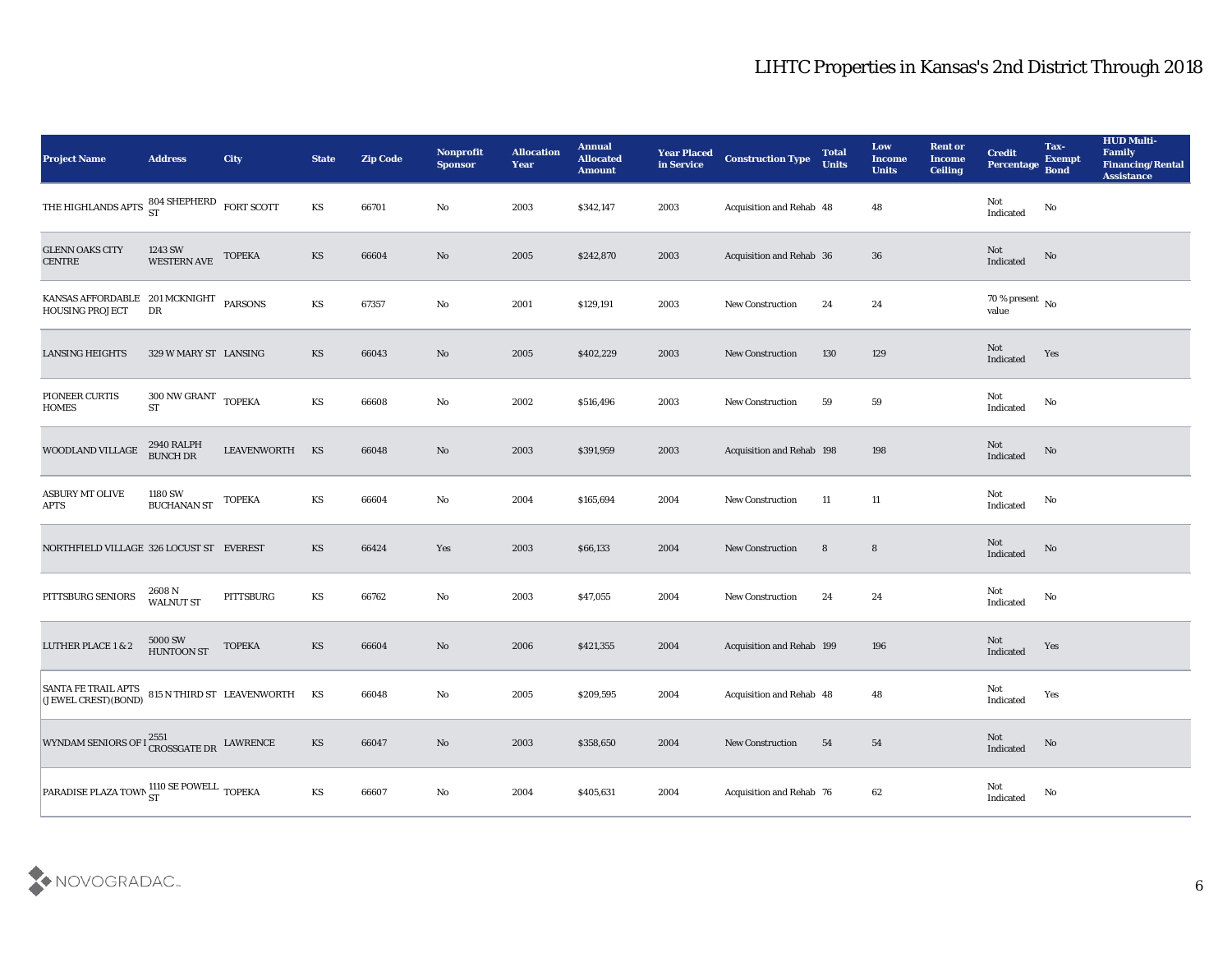| <b>Project Name</b>                         | <b>Address</b>                                        | <b>City</b>                  | <b>State</b> | <b>Zip Code</b> | Nonprofit<br><b>Sponsor</b> | <b>Allocation</b><br>Year | <b>Annual</b><br><b>Allocated</b><br><b>Amount</b> | <b>Year Placed</b><br>in Service | <b>Construction Type</b> | <b>Total</b><br><b>Units</b> | Low<br>Income<br><b>Units</b> | <b>Rent or</b><br><b>Income</b><br><b>Ceiling</b> | <b>Credit</b><br>Percentage                | Tax-<br><b>Exempt</b><br><b>Bond</b> | <b>HUD Multi-</b><br>Family<br><b>Financing/Rental</b><br><b>Assistance</b> |
|---------------------------------------------|-------------------------------------------------------|------------------------------|--------------|-----------------|-----------------------------|---------------------------|----------------------------------------------------|----------------------------------|--------------------------|------------------------------|-------------------------------|---------------------------------------------------|--------------------------------------------|--------------------------------------|-----------------------------------------------------------------------------|
| <b>ABERNATHY LOFTS</b>                      |                                                       | 200 SENECA ST LEAVENWORTH KS |              | 66048           | No                          | 2002                      | \$494,698                                          | 2004                             | <b>New Construction</b>  | 54                           | 54                            |                                                   | Not<br>Indicated                           | No                                   |                                                                             |
| AUBURN PLAINS APTS 1200 HANOVER AUBURN      |                                                       |                              | KS           | 66402           | $\mathbf{No}$               | 2004                      | \$291,019                                          | 2005                             | New Construction         | 36                           | 36                            |                                                   | Not<br>Indicated                           | No                                   |                                                                             |
| <b>BALDWIN CITY VILLAS</b>                  | 807 DEER<br>RIDGE CT                                  | <b>BALDWIN CITY</b>          | KS           | 66006           | No                          | 2005                      | \$262,131                                          | 2005                             | <b>New Construction</b>  | 32                           | 32                            |                                                   | Not<br>Indicated                           | No                                   |                                                                             |
| <b>OSAGE TERRACE</b>                        | $502$ N HOSPITAL $_{\rm PAOLA}$<br>DR                 |                              | KS           | 66071           | No                          | 2003                      | \$54,929                                           | 2005                             | <b>New Construction</b>  | 20                           | 20                            |                                                   | Not<br>Indicated                           | No                                   |                                                                             |
| <b>ROSEHILL APTS I</b>                      | $3600 \; \mathrm{SW} \; \mathrm{GAGE}$ TOPEKA BLVD    |                              | KS           | 66614           | $\mathbf{N}\mathbf{o}$      | 2003                      | \$0                                                | 2005                             | <b>New Construction</b>  | 48                           | 36                            |                                                   | $30\,\%$ present $\,$ No value             |                                      |                                                                             |
| <b>CROWN HOMES OF</b><br><b>PARSONS</b>     | 1900 BELMONT PARSONS<br>$\operatorname{\mathbf{AVE}}$ |                              | KS           | 67357           | Yes                         | 2005                      | \$121,020                                          | 2005                             | <b>New Construction</b>  | 12                           | 12                            |                                                   | Not<br>Indicated                           | No                                   |                                                                             |
| PARADISE PLAZA<br><b>TOWNHOMES II</b>       | 2046 SE 11TH<br>TER                                   | <b>TOPEKA</b>                | KS           | 66607           | No                          | 2006                      | \$429,374                                          | 2005                             | Acquisition and Rehab 64 |                              | 63                            | 60% AMGI                                          | $70\,\%$ present $\,\mathrm{Yes}$ value    |                                      |                                                                             |
| PRAIRIE VILLAGE<br><b>GARDENS (MAYETTA)</b> | 8273 156TH LN MAYETTA                                 |                              | KS           | 66509           | No                          | 2004                      | \$144,007                                          | 2005                             | <b>New Construction</b>  | 15                           | $\bf{0}$                      |                                                   | Not<br>Indicated                           | No                                   |                                                                             |
| ROSEHILL APTS II                            | 3600 SW GAGE TOPEKA<br>$\operatorname{BLVD}$          |                              | KS           | 66614           | $\rm\thinspace No$          | 2004                      | \$330,597                                          | 2005                             | New Construction         | 36                           | $\bf{0}$                      |                                                   | Not<br>Indicated                           | No                                   |                                                                             |
| <b>TONGANOXIE</b><br><b>SUNDANCE APTS</b>   | 2070 WILLOW<br><b>BEND CIR</b>                        | TONGANOXIE                   | KS           | 66086           | No                          | 2004                      | \$212,320                                          | 2005                             | New Construction         | 24                           | 24                            |                                                   | Not<br>$\operatorname{Indicated}$          | No                                   |                                                                             |
| <b>TROY APTS</b>                            | 404 E POPLAR TROY<br><b>ST</b>                        |                              | <b>KS</b>    | 66087           | No                          | 2005                      | \$103,151                                          | 2005                             | <b>New Construction</b>  | 14                           | $\bf{0}$                      |                                                   | Not<br>Indicated                           | No                                   |                                                                             |
| <b>BELLA ROSE</b>                           | 1203 W 14TH ST COFFEYVILLE                            |                              | KS           | 67337           | $\rm\thinspace No$          | 2006                      | \$106,180                                          | 2006                             | Acquisition and Rehab 20 |                              | 20                            |                                                   | Not<br>Indicated                           | $\rm\thinspace No$                   |                                                                             |
| <b>EISENHOWER RIDGE</b><br><b>APTS</b>      | 231 LAKESIDE<br>${\rm DR}$                            | LEAVENWORTH KS               |              | 66048           | $\rm\thinspace No$          | 2006                      | \$347,237                                          | 2006                             | Acquisition and Rehab 45 |                              | 45                            |                                                   | $\operatorname{\mathsf{Not}}$<br>Indicated | $\rm No$                             |                                                                             |

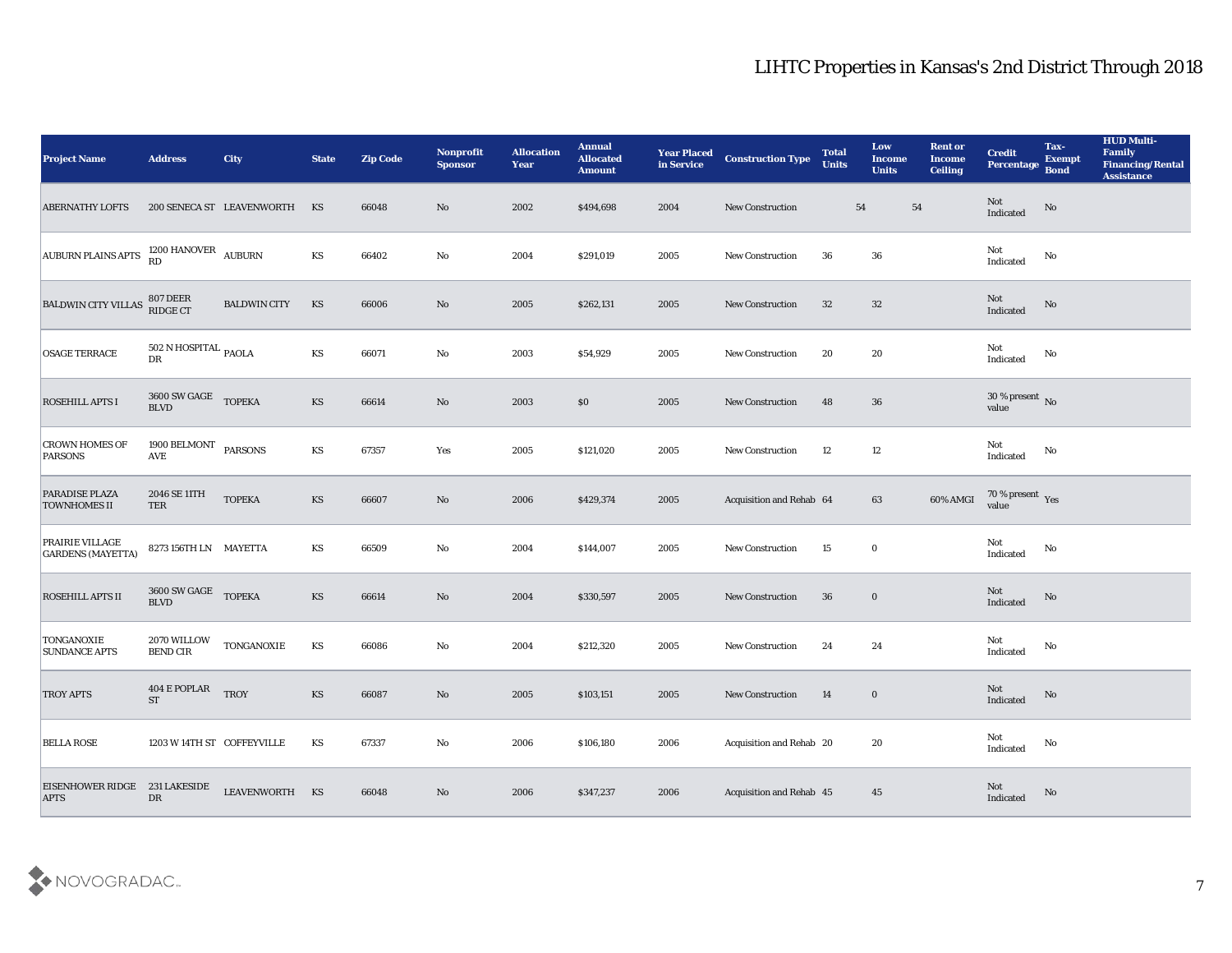| <b>Project Name</b>                                           | <b>Address</b>                                              | <b>City</b>       | <b>State</b>           | <b>Zip Code</b> | Nonprofit<br><b>Sponsor</b> | <b>Allocation</b><br><b>Year</b> | <b>Annual</b><br><b>Allocated</b><br><b>Amount</b> | <b>Year Placed</b><br>in Service | <b>Construction Type</b>              | <b>Total</b><br><b>Units</b> | Low<br><b>Income</b><br><b>Units</b> | <b>Rent or</b><br><b>Income</b><br><b>Ceiling</b> | <b>Credit</b><br>Percentage             | Tax-<br><b>Exempt</b><br><b>Bond</b> | <b>HUD Multi-</b><br>Family<br><b>Financing/Rental</b><br><b>Assistance</b> |
|---------------------------------------------------------------|-------------------------------------------------------------|-------------------|------------------------|-----------------|-----------------------------|----------------------------------|----------------------------------------------------|----------------------------------|---------------------------------------|------------------------------|--------------------------------------|---------------------------------------------------|-----------------------------------------|--------------------------------------|-----------------------------------------------------------------------------|
| <b>HERITAGE OAK</b><br><b>TOWNHOMES</b><br>(GARNETT, GREELEY) | 812 W THIRD<br>AVE                                          | <b>GARNETT</b>    | KS                     | 66032           | No                          | 2005                             | \$48,312                                           | 2006                             | <b>New Construction</b>               | $\overline{4}$               | $\overline{4}$                       |                                                   | Not<br>Indicated                        | No                                   |                                                                             |
| OTTAWA PLAINS APTS 1135 W 17TH ST OTTAWA                      |                                                             |                   | KS                     | 66067           | No                          | 2005                             | \$382,963                                          | 2006                             | Acquisition and Rehab 48              |                              | 48                                   |                                                   | Not<br>Indicated                        | No                                   |                                                                             |
| <b>VERMONT TOWER</b>                                          | 1101 VERMONT $$\sf LAWRENCE$$<br><b>ST</b>                  |                   | KS                     | 66044           | No                          | 2006                             | \$108,509                                          | 2006                             | Acquisition and Rehab 60              |                              | 58                                   |                                                   | Not<br>Indicated                        | No                                   |                                                                             |
| <b>SYCAMORE VILLAGE</b>                                       | 2601 N JOPLIN<br><b>ST</b>                                  | PITTSBURG         | KS                     | 66762           | No                          | 2005                             | \$476,922                                          | 2006                             | <b>New Construction</b>               | 128                          | 128                                  |                                                   | Not<br>Indicated                        | No                                   |                                                                             |
| <b>OTTAWA SENIOR</b><br><b>HOUSING I</b>                      | 526 S MAIN ST OTTAWA                                        |                   | KS                     | 66067           | No                          | 2005                             | \$176,809                                          | 2006                             | <b>Acquisition and Rehab 21</b>       |                              | 21                                   | 60% AMGI                                          | $70\,\%$ present $\,$ No value          |                                      |                                                                             |
| <b>CHERRY CREEK</b><br><b>TOWNHOMES</b>                       | <b>1201 E MERLE</b><br>EVANS DR                             | <b>COLUMBUS</b>   | KS                     | 66725           | Yes                         | 2007                             | \$133,437                                          | 2007                             | New Construction                      | 16                           | 16                                   |                                                   | <b>Not</b><br>Indicated                 | No                                   |                                                                             |
| <b>CLASS HOMES I</b>                                          | 301 S 25TH ST                                               | <b>PARSONS</b>    | KS                     | 67357           | No                          | 2006                             | \$108,800                                          | 2007                             | <b>New Construction</b>               | 12                           | 12                                   | 60% AMGI                                          | Not<br>Indicated                        | No                                   |                                                                             |
| <b>PINE MANOR APTS</b>                                        | <b>1513 S OSAGE</b><br>DR                                   | <b>OTTAWA</b>     | KS                     | 66067           | No                          | 2007                             | \$149,000                                          | 2007                             | Acquisition and Rehab 30              |                              | 30                                   |                                                   | <b>Not</b><br>Indicated                 | No                                   |                                                                             |
| <b>ARMA MEADOWS</b>                                           | 509 E MAIN ST ARMA                                          |                   | KS                     | 66712           | No                          | 2007                             | \$86,420                                           | 2007                             | Acquisition and Rehab 49              |                              | 49                                   |                                                   | Not<br>Indicated                        | No                                   |                                                                             |
| <b>OTTAWA SENIOR</b><br><b>HOUSING II</b>                     | 506 S MAIN ST OTTAWA                                        |                   | <b>KS</b>              | 66067           | No                          | 2007                             | \$193,110                                          | 2007                             | Both New Construction 23<br>and $A/R$ |                              | 23                                   | 60% AMGI                                          | $70\,\%$ present $\,$ No value          |                                      |                                                                             |
| <b>BURLINGTON PLACE</b><br><b>APTS</b>                        | 1125 N SECOND<br><b>ST</b>                                  | <b>BURLINGTON</b> | KS                     | 66839           | No                          | 2007                             | \$246,279                                          | 2008                             | <b>New Construction</b>               | 36                           | $\bf{0}$                             |                                                   | Not<br>Indicated                        | No                                   |                                                                             |
| <b>DALE APTS</b>                                              | $206\,\mathrm{W}\,\mathrm{EIGHTH}$ COFFEYVILLE<br><b>ST</b> |                   | KS                     | 67337           | $\mathbf {No}$              | 2008                             | \$264,030                                          | 2008                             | Acquisition and Rehab 47              |                              | 47                                   | 60% AMGI                                          | Both $30\%$<br>and 70%<br>present value | N <sub>o</sub>                       |                                                                             |
| <b>MERIDEN HEIGHTS</b>                                        | 509 MERIDEN<br><b>HEIGHTS DR</b>                            | <b>MERIDEN</b>    | $\mathbf{K}\mathbf{S}$ | 66512           | $\mathbf{Yes}$              | 2008                             | \$113,443                                          | 2008                             | New Construction                      | 12                           | $12\,$                               | 60% AMGI                                          | Not<br>Indicated                        | $\rm No$                             |                                                                             |

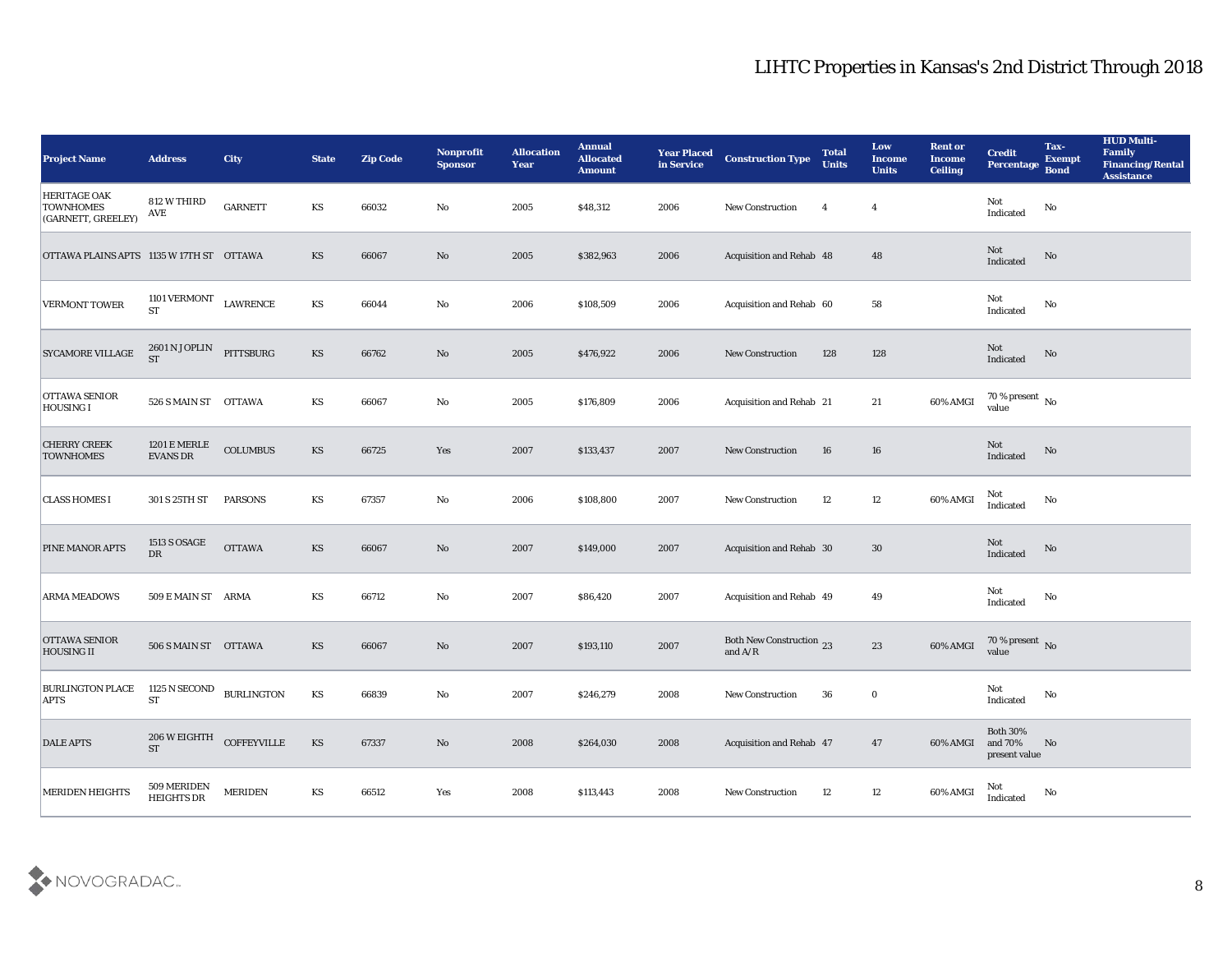| <b>Project Name</b>                              | <b>Address</b>                                  | <b>City</b>        | <b>State</b>           | <b>Zip Code</b> | Nonprofit<br><b>Sponsor</b> | <b>Allocation</b><br>Year | Annual<br><b>Allocated</b><br><b>Amount</b> | <b>Year Placed</b><br>in Service | <b>Construction Type</b>  | <b>Total</b><br><b>Units</b> | Low<br><b>Income</b><br><b>Units</b> | <b>Rent or</b><br><b>Income</b><br><b>Ceiling</b> | <b>Credit</b><br>Percentage                 | Tax-<br><b>Exempt</b><br>Bond | <b>HUD Multi-</b><br>Family<br><b>Financing/Rental</b><br><b>Assistance</b> |
|--------------------------------------------------|-------------------------------------------------|--------------------|------------------------|-----------------|-----------------------------|---------------------------|---------------------------------------------|----------------------------------|---------------------------|------------------------------|--------------------------------------|---------------------------------------------------|---------------------------------------------|-------------------------------|-----------------------------------------------------------------------------|
| <b>OSAGE TRAIL</b>                               | 15131 S 25TH ST PARSONS                         |                    | KS                     |                 | No                          | 2008                      | \$503,517                                   | 2008                             | Acquisition and Rehab 100 |                              | 100                                  | 60% AMGI                                          | <b>Both 30%</b><br>and 70%<br>present value | No                            |                                                                             |
| PIONEER ADAMS<br><b>TOWNHOMES</b>                | 700 SE 21ST ST TOPEKA                           |                    | KS                     | 66607           | No                          | 2007                      | \$531,761                                   | 2008                             | <b>New Construction</b>   | 47                           | $\bf{0}$                             |                                                   | Not<br>$\operatorname{Indicated}$           | No                            |                                                                             |
| <b>CORNERSTONE APTS</b><br>OF TOPEKA             | 2123 SE 13TH ST TOPEKA                          |                    | <b>KS</b>              | 66607           | No                          | 2009                      | \$191,004                                   | 2009                             | <b>New Construction</b>   | 20                           | 20                                   | 60% AMGI                                          | $70\,\%$ present $\,$ No value              |                               |                                                                             |
| RIVER VALLEY HOMES                               | 308 MCGUIRE<br>DR E                             | <b>IOLA</b>        | KS                     | 66749           | No                          | 2009                      | $\$0$                                       | 2009                             | <b>New Construction</b>   | 30                           | 30                                   |                                                   | TCEP only No                                |                               |                                                                             |
| <b>TRINITY PLACE</b><br><b>SENIOR RESIDENCES</b> | <b>600 N NINTH ST ATCHISON</b>                  |                    | KS                     | 66002           | Yes                         | 2008                      | \$261,540                                   | 2009                             | <b>New Construction</b>   | 35                           | 35                                   | 60% AMGI                                          | $70\,\%$ present $\,$ No value              |                               |                                                                             |
| <b>WOODLAND HILLS</b><br><b>ESTATES</b>          | 502 WOODLAND OSAWATOMIE<br>HILLS CIR            |                    | KS                     | 66064           | No                          | 2008                      | \$271,829                                   | 2009                             | <b>New Construction</b>   | 24                           | 24                                   |                                                   | $70\,\%$ present $\,$ No value              |                               |                                                                             |
| <b>BESSE HOTEL</b>                               | 121 E FOURTH<br><b>ST</b>                       | PITTSBURG          | KS                     | 66762           | No                          | 2009                      | $\$0$                                       | 2009                             | New Construction          | 46                           | 46                                   |                                                   | 60% AMGI TCEP only No                       |                               |                                                                             |
| <b>BROWN'S RIVERSIDE</b><br>HOMES                | 207 E<br><b>JEFFERSON ST</b>                    | <b>COFFEYVILLE</b> | KS                     | 67337           | No                          | 2009                      | \$325,999                                   | 2010                             | <b>New Construction</b>   | 18                           | $\bf{0}$                             |                                                   | 60% AMGI TCEP only No                       |                               |                                                                             |
| <b>CORNERSTONE OF</b><br><b>CHANUTE</b>          | 1520 W FOURTH CHANUTE<br><b>ST</b>              |                    | KS                     | 66720           | No                          | 2009                      | $\$0$                                       | 2010                             | <b>New Construction</b>   | 42                           | 41                                   |                                                   | TCEP only No                                |                               |                                                                             |
| MAPLE SENIOR<br><b>RESIDENCES</b>                | 722 OREGON ST HIAWATHA                          |                    | KS                     | 66434           | No                          | 2009                      | \$232,529                                   | 2010                             | Acquisition and Rehab 10  |                              | 10                                   | 60% AMGI                                          | <b>Both 30%</b><br>and 70%<br>present value | No                            |                                                                             |
| MCKINLEY HOUSING                                 | $1003\,\mathrm{E}\,\mathrm{CEDAR}$<br><b>ST</b> | INDEPENDENCE KS    |                        | 67301           | No                          | 2009                      | \$242,326                                   | 2010                             | <b>New Construction</b>   | 28                           | 28                                   | 60% AMGI                                          | 70 % present No<br>value                    |                               |                                                                             |
| PIONEER ADAMS<br><b>TOWNHOMES II</b>             | 2122 PIONEER<br>WAY                             | <b>TOPEKA</b>      | KS                     | 66605           | $\mathbf {No}$              | 2009                      | \$512,441                                   | 2010                             | New Construction          | 49                           | 49                                   | 60% AMGI                                          | $70\,\%$ present $\,$ No value              |                               |                                                                             |
| <b>SANTA FE APTS</b><br><b>ATCHISON</b>          | 807 SANTA FE<br>ST                              | <b>ATCHISON</b>    | $\mathbf{K}\mathbf{S}$ | 66002           | $\mathbf {No}$              | 2010                      | \$1,800,000                                 | 2010                             | <b>New Construction</b>   | 44                           | $\bf{0}$                             |                                                   | $70\,\%$ present $\,$ No value              |                               |                                                                             |

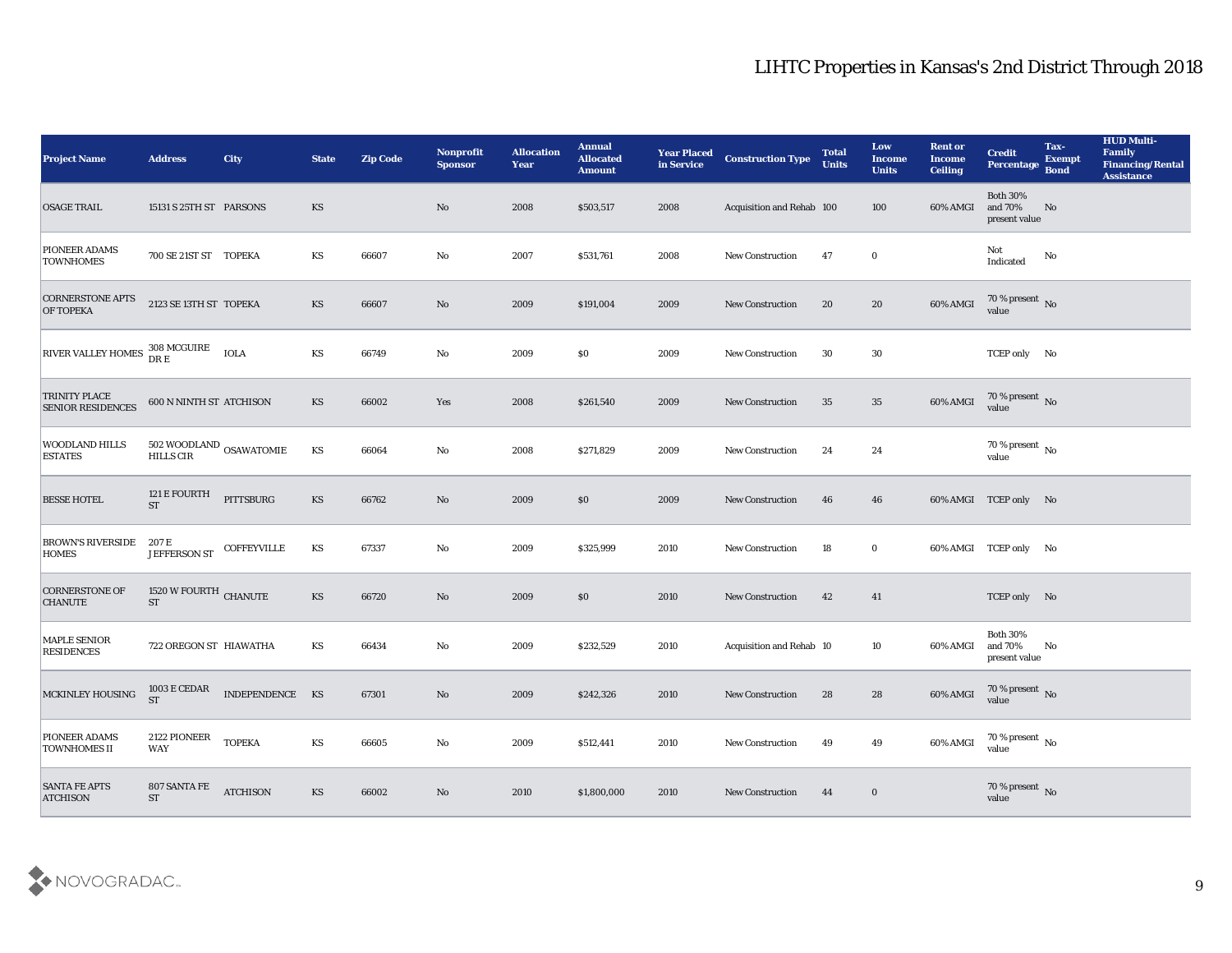| <b>Project Name</b>                                            | <b>Address</b>                      | <b>City</b>                | <b>State</b>           | <b>Zip Code</b> | Nonprofit<br><b>Sponsor</b> | <b>Allocation</b><br><b>Year</b> | <b>Annual</b><br><b>Allocated</b><br><b>Amount</b> | <b>Year Placed</b><br>in Service | <b>Construction Type</b>                                                                 | <b>Total</b><br><b>Units</b> | Low<br><b>Income</b><br><b>Units</b> | <b>Rent or</b><br><b>Income</b><br><b>Ceiling</b> | <b>Credit</b><br>Percentage        | Tax-<br><b>Exempt</b><br><b>Bond</b> | <b>HUD Multi-</b><br>Family<br><b>Financing/Rental</b><br><b>Assistance</b> |
|----------------------------------------------------------------|-------------------------------------|----------------------------|------------------------|-----------------|-----------------------------|----------------------------------|----------------------------------------------------|----------------------------------|------------------------------------------------------------------------------------------|------------------------------|--------------------------------------|---------------------------------------------------|------------------------------------|--------------------------------------|-----------------------------------------------------------------------------|
| <b>LEGACY HOMES</b>                                            | 2401 SE 11TH ST TOPEKA              |                            | KS                     | 66607           | No                          | 2009                             | $\$0$                                              | 2010                             | New Construction                                                                         | 16                           | $\bf{0}$                             |                                                   | TCEP only No                       |                                      |                                                                             |
| <b>SOUTHVIEW</b>                                               | 110 S<br>PENNSYLVANIA HOLTON<br>AVE |                            | KS                     | 66436           | No                          | 2009                             | \$75,000                                           | 2010                             | New Construction                                                                         | 36                           | 28                                   |                                                   | 70 % present No<br>value           |                                      |                                                                             |
| <b>8TH &amp; MAIN SENIOR</b><br><b>RESIDENCES</b>              |                                     | 123 W MAIN ST INDEPENDENCE | KS                     | 67301           | No                          | 2011                             | \$389,773                                          | 2011                             | Acquisition and Rehab 18                                                                 |                              | $\bf{0}$                             |                                                   | Not<br>Indicated                   | No                                   |                                                                             |
| <b>ECHO RIDGE</b>                                              | 2000 SE<br><b>ECHORIDGE</b><br>CIR  | <b>TOPEKA</b>              | <b>KS</b>              | 66607           | No                          | 2010                             | \$500,000                                          | 2011                             | New Construction                                                                         | 64                           | $\bf{0}$                             |                                                   | Not<br>Indicated                   | No                                   |                                                                             |
| GOLD DUST HISTORIC 402 N SEVENTH FREDONIA<br><b>RESIDENCES</b> | ${\cal S}{\cal T}$                  |                            | KS                     | 66736           | Yes                         | 2011                             | $\$0$                                              | 2011                             | Acquisition and Rehab 9                                                                  |                              | $\bf{0}$                             | 60% AMGI                                          | Not<br>Indicated                   | No                                   |                                                                             |
| <b>GREENSBURG</b><br><b>ESTATES</b>                            | 115 SW<br>SEVENTH ST                | <b>TOPEKA</b>              | KS                     | 66603           | No                          | 2010                             | \$146,550                                          | 2011                             | New Construction                                                                         | $6\phantom{.}6$              | $\bf{0}$                             |                                                   | $70\,\%$ present $\,$ No value     |                                      |                                                                             |
| <b>HUMBOLDT SENIOR</b><br><b>HOUSING</b>                       | 521 STERLING<br>RIDGE DR            | <b>HUMBOLDT</b>            | KS                     | 66748           | No                          | 2012                             | \$252,723                                          | 2011                             | <b>New Construction</b>                                                                  | 12                           | 12                                   |                                                   | 70 % present No<br>value           |                                      |                                                                             |
| <b>COFFEYVILLE APTS</b>                                        | 713 UNION ST                        | <b>COFFEYVILLE</b>         | <b>KS</b>              | 67337           | No                          | 2009                             | \$0                                                | 2011                             | <b>New Construction</b>                                                                  | 30                           | $\bf{0}$                             |                                                   | Not<br>Indicated                   | No                                   |                                                                             |
| STATE STREET LOFTS 2622 STATE ST                               |                                     | LEAVENWORTH                | KS                     | 66048           | No                          | 2011                             | \$230,000                                          | 2011                             | Acquisition and Rehab 24                                                                 |                              | 24                                   | 60% AMGI                                          | 70 % present $\,$ No $\,$<br>value |                                      |                                                                             |
| WOODSON HISTORIC 201 W BUTLER<br><b>RESIDENCES</b>             | <b>ST</b>                           | YATES CENTER               | KS                     | 66783           | No                          | 2009                             | \$210,834                                          | 2011                             | Acquisition and Rehab 9                                                                  |                              | $\bf{0}$                             |                                                   | Not<br>Indicated                   | No                                   |                                                                             |
| <b>LCHT ACCESSIBLE</b><br>HOUSING                              | 2226 YALE RD LAWRENCE               |                            | KS                     | 66049           | No                          | 2010                             | \$234,655                                          | 2011                             | <b>New Construction</b>                                                                  | 20                           | 20                                   |                                                   | Not<br>Indicated                   | No                                   |                                                                             |
| <b>TENNESSEE TOWN</b><br><b>PHASE II</b>                       | 1192 SW<br>LINCOLN ST               | <b>TOPEKA</b>              | $\mathbf{K}\mathbf{S}$ | 66604           | $\rm\thinspace No$          | 2010                             | \$139,999                                          | 2011                             | <b>Both New Construction 16</b><br>and $\ensuremath{\mathrm{A}}/\ensuremath{\mathrm{R}}$ |                              | $\bf{0}$                             |                                                   | Not<br>Indicated                   | $\rm\thinspace No$                   |                                                                             |
| <b>COVINGTON WOODS</b><br><b>APTS</b>                          | 389<br>COVINGTON<br>WOODS LOOP      | LANSING                    | KS                     | 66043           | $\mathbf {No}$              | 2010                             | \$326,032                                          | 2012                             | New Construction                                                                         | 48                           | $\bf{0}$                             |                                                   | Not<br>Indicated                   | No                                   |                                                                             |

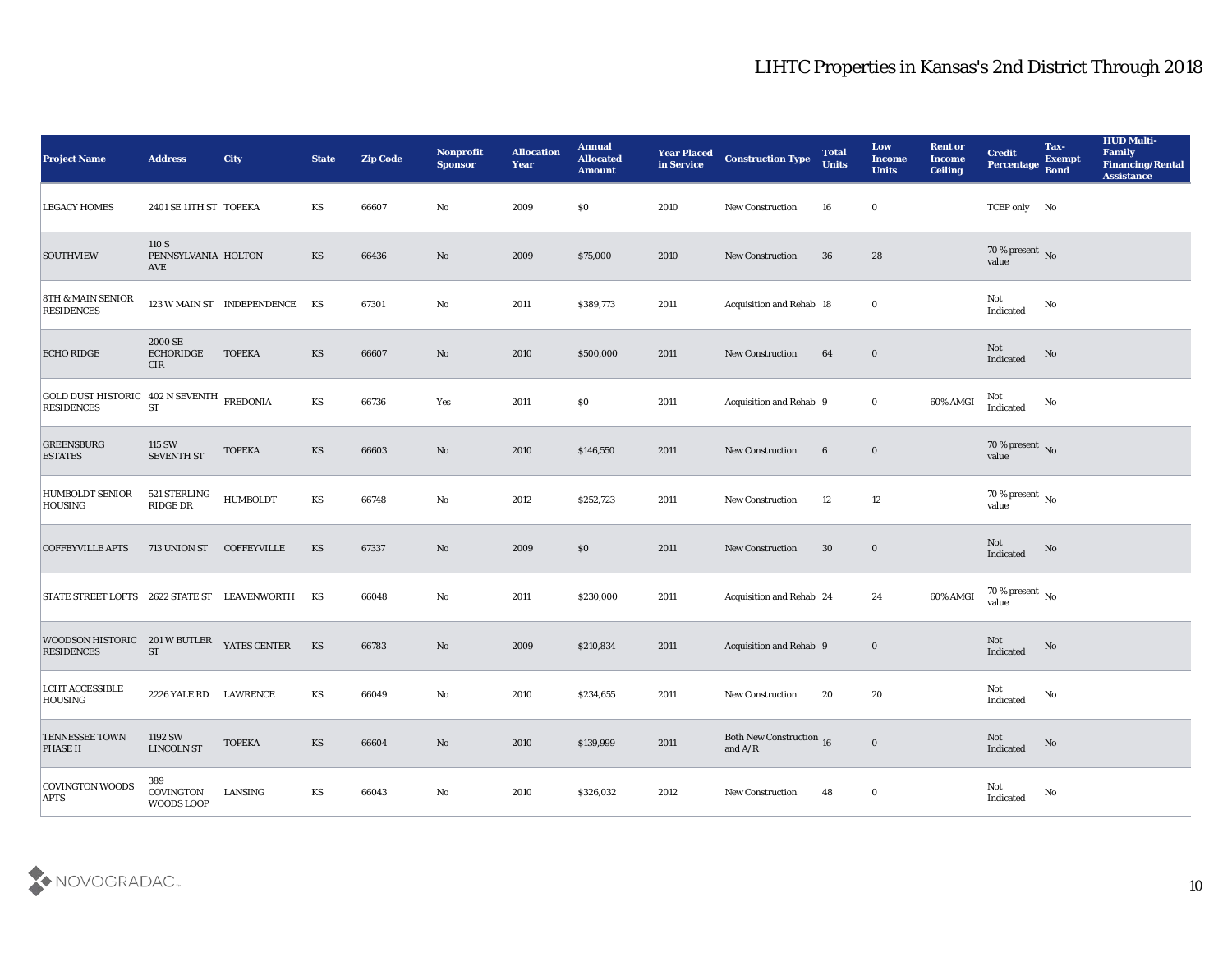| <b>Project Name</b>                                                     | <b>Address</b>                                      | <b>City</b>                   | <b>State</b>           | <b>Zip Code</b> | Nonprofit<br><b>Sponsor</b> | <b>Allocation</b><br><b>Year</b> | <b>Annual</b><br><b>Allocated</b><br><b>Amount</b> | <b>Year Placed<br/>in Service</b> | <b>Construction Type</b> | <b>Total</b><br><b>Units</b> | Low<br><b>Income</b><br><b>Units</b> | <b>Rent or</b><br><b>Income</b><br><b>Ceiling</b> | <b>Credit</b><br><b>Percentage</b>          | Tax-<br><b>Exempt</b><br><b>Bond</b> | <b>HUD Multi-</b><br>Family<br><b>Financing/Rental</b><br><b>Assistance</b> |
|-------------------------------------------------------------------------|-----------------------------------------------------|-------------------------------|------------------------|-----------------|-----------------------------|----------------------------------|----------------------------------------------------|-----------------------------------|--------------------------|------------------------------|--------------------------------------|---------------------------------------------------|---------------------------------------------|--------------------------------------|-----------------------------------------------------------------------------|
| <b>MARTIN ESTATES</b>                                                   |                                                     | 812 LANDON DR INDEPENDENCE KS |                        | 67301           | $\mathbf{N}\mathbf{o}$      | 2012                             | \$359,833                                          | 2012                              | New Construction         | 18                           | $\bf{0}$                             |                                                   | Not<br>Indicated                            | No                                   |                                                                             |
| <b>HERITAGE ESTATES</b>                                                 | $103$ ${\rm MCCARTNEY}$ LN ${\rm NEODESHA}$         |                               | KS                     | 66757           | $\mathbf{No}$               | Insufficient<br>Data             | \$263,121                                          | 2012                              | New Construction         | 12                           | 12                                   | 60% AMGI                                          | $70$ % present $\,$ No $\,$ value           |                                      | No                                                                          |
| POEHLER LOFTS                                                           | 619 E EIGHTH<br><b>ST</b>                           | <b>LAWRENCE</b>               | KS                     | 66044           | $\mathbf{N}\mathbf{o}$      | 2012                             | \$597,504                                          | 2012                              | Acquisition and Rehab 49 |                              | $\bf{0}$                             | 60% AMGI                                          | $70\,\%$ present $\,$ No value              |                                      |                                                                             |
| <b>GARDEN WALK OF</b><br><b>WELLSVILLE</b><br><b>WELLSVILLE HEIGHTS</b> | 833 MAIN ST                                         | WELLSVILLE                    | KS                     | 66092           | No                          | 2011                             | \$199,921                                          | 2012                              | New Construction         | 24                           | 24                                   |                                                   | Not<br>Indicated                            | No                                   |                                                                             |
| <b>CEDARBROOK</b><br><b>ESTATES</b>                                     | 2700 N<br>COTTONWOOD IOLA<br><b>ST</b>              |                               | KS                     | 66749           | $\mathbf{N}\mathbf{o}$      | 2012                             | \$413,050                                          | 2012                              | <b>New Construction</b>  | 24                           | $\bf{0}$                             | 60% AMGI                                          | $70\,\%$ present $\,$ No value              |                                      |                                                                             |
| <b>COFFEYVILLE</b><br><b>GARDENS APTS</b>                               | 901 HIGHLAND COFFEYVILLE<br>RD                      |                               | KS                     | 67337           | No                          | 2012                             | \$445,940                                          | 2012                              | Acquisition and Rehab 60 |                              | $\bf{0}$                             |                                                   | Not<br>Indicated                            | No                                   |                                                                             |
| PIONEER MOTIVE<br><b>POWER PLACE</b>                                    | $1001\,\mathrm{NE}$ TOPEKA ATCHISON AVE $\,$ TOPEKA |                               | KS                     | 66616           | $\mathbf {No}$              | 2011                             | \$584,155                                          | 2012                              | New Construction         | 56                           | $\bf{0}$                             | 60% AMGI                                          | $70\,\%$ present $\,$ No value              |                                      |                                                                             |
| PITTSBURG HEIGHTS                                                       | $2620$ N WALNUT $_{\rm PITTSBURG}$ ST               |                               | KS                     | 66762           | No                          | 2013                             | \$369,999                                          | 2013                              | <b>New Construction</b>  | 36                           | $\bf{0}$                             |                                                   | Not<br>Indicated                            | No                                   |                                                                             |
| <b>PAOLA SENIORS</b>                                                    | 451 S HOSPITAL PAOLA<br><b>DR</b>                   |                               | KS                     | 66071           | No                          | Insufficient<br>Data             | \$523,036                                          | 2013                              | New Construction         | 30                           | 30                                   | 60% AMGI                                          | $70\,\%$ present $\,$ No value              |                                      | No                                                                          |
| <b>RIVER VALLEY HOMES</b><br>П                                          | 7 BOYER CIR                                         | <b>IOLA</b>                   | $\mathbf{K}\mathbf{S}$ | 66749           | $\mathbf {No}$              | $\bold{Insufficient}$<br>Data    | \$488,450                                          | 2014                              | <b>New Construction</b>  | 29                           | 29                                   | 60% AMGI                                          | $70\,\%$ present $\,$ No value              |                                      |                                                                             |
| <b>APPLE GLEN APTS</b>                                                  | 1200 E MAPLE<br><b>ST</b>                           | <b>COLUMBUS</b>               | KS                     | 66725           |                             | 2013                             | \$0                                                | 2014                              | Not Indicated            | 24                           | 24                                   | 60% AMGI                                          | Not<br>Indicated                            | Yes                                  | No                                                                          |
| <b>BAXTER SPRINGS</b><br><b>SENIORS II</b>                              | 1520<br><b>CLEVELAND</b><br>AVE                     | <b>BAXTER SPRINGS KS</b>      |                        | 66713           |                             | Insufficient<br>Data             | $\$0$                                              | 2014                              | Not Indicated            | 28                           | 28                                   | 60% AMGI                                          | <b>Both 30%</b><br>and 70%<br>present value | No                                   | $\mathbf {No}$                                                              |
| <b>HOMESTEAD RURAL</b><br><b>REHABILITATION</b><br><b>MARION</b>        | 115 W FOURTH<br><b>ST</b>                           | <b>HOLTON</b>                 | KS                     | 66436           |                             | 2013                             | $\$0$                                              | 2014                              | Not Indicated            | 25                           | $\bf{0}$                             | 50% AMGI                                          | $70\,\%$ present $\,$ Yes value             |                                      | $\rm\thinspace No$                                                          |

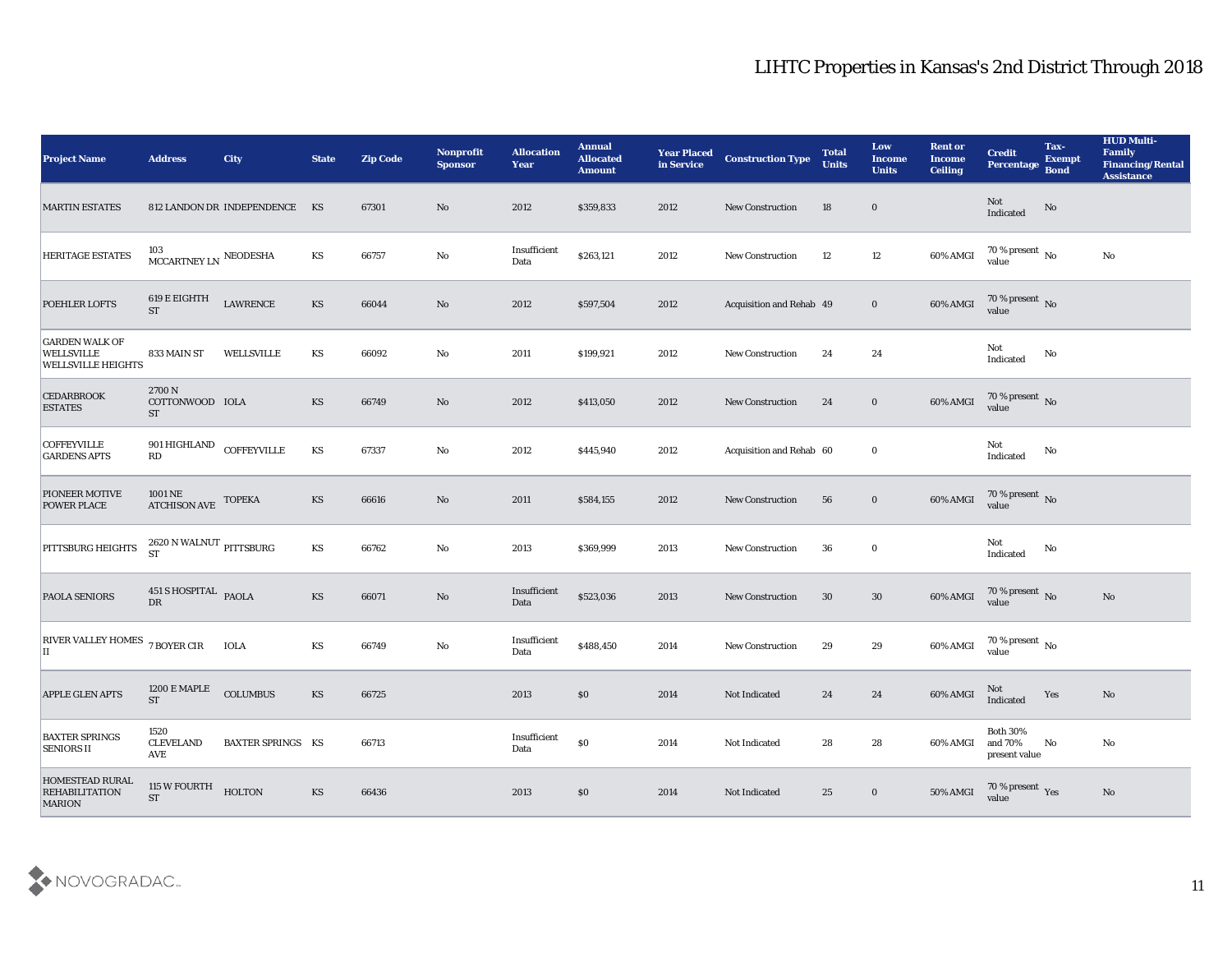| <b>Project Name</b>                                                                                             | <b>Address</b>                                      | <b>City</b>         | <b>State</b> | <b>Zip Code</b> | Nonprofit<br><b>Sponsor</b> | <b>Allocation</b><br><b>Year</b> | <b>Annual</b><br><b>Allocated</b><br><b>Amount</b> | <b>Year Placed</b><br>in Service | <b>Construction Type</b> | <b>Total</b><br><b>Units</b> | Low<br><b>Income</b><br><b>Units</b> | <b>Rent or</b><br><b>Income</b><br><b>Ceiling</b> | <b>Credit</b><br>Percentage               | Tax-<br><b>Exempt</b><br><b>Bond</b> | <b>HUD Multi-</b><br>Family<br><b>Financing/Rental</b><br><b>Assistance</b> |
|-----------------------------------------------------------------------------------------------------------------|-----------------------------------------------------|---------------------|--------------|-----------------|-----------------------------|----------------------------------|----------------------------------------------------|----------------------------------|--------------------------|------------------------------|--------------------------------------|---------------------------------------------------|-------------------------------------------|--------------------------------------|-----------------------------------------------------------------------------|
| 9-DEL LOFTS                                                                                                     | 716 E. 9TH                                          | <b>LAWRENCE</b>     | KS           | 66044           |                             | 2014                             | $\$0$                                              | 2015                             | Not Indicated            | $\bf{0}$                     | $\bf{0}$                             | 60% AMGI                                          | 70 % present<br>value                     |                                      |                                                                             |
| COURTHOUSE SQUARE 235 SOUTH                                                                                     |                                                     | <b>OTTAWA</b>       | KS           | 66067           |                             | 1991                             | $\$0$                                              | 2015                             | Acquisition and Rehab 26 |                              | 26                                   | 60% AMGI TCEP only                                |                                           |                                      |                                                                             |
| BROWNS RIVERSIDE II STREET                                                                                      | <b>101 E JOHN</b>                                   | <b>COFFEYVILLE</b>  | KS           | 67337           |                             | 2015                             | \$317,937                                          | 2016                             | <b>New Construction</b>  | 18                           | 18                                   | 60% AMGI                                          | 70 % present $_{\rm Yes}$<br>value        |                                      | $\rm\thinspace No$                                                          |
| <b>GALENA ESTATES</b>                                                                                           | <b>1910 EAST</b><br><b>VILLAGE</b><br><b>CIRCLE</b> | <b>GALENA</b>       | <b>KS</b>    | 66739           |                             | 2015                             | \$590,054                                          | 2016                             | <b>New Construction</b>  | 40                           | 40                                   | 60% AMGI                                          | $70\,\%$ present $\,$ Yes value           |                                      | No                                                                          |
| <b>PARSONIAN</b><br><b>APARTMENTS</b>                                                                           | 1725<br><b>BROADWAY</b>                             | <b>PARSONS</b>      | KS           | 67357           |                             | 2015                             | \$416,455                                          | 2016                             | Acquisition and Rehab 35 |                              | 35                                   | 60% AMGI                                          | $70\,\%$ present $\,$ Yes value           |                                      | No                                                                          |
| PRAIRIE VIEW SENIOR                                                                                             | 115 WEST 4TH<br>ST., SUITE 100                      | <b>HOLTON</b>       | KS           | 66436           |                             | 2015                             | \$514,649                                          | 2016                             | New Construction         | 32                           | 32                                   | $60\%$ AMGI                                       | $70\,\%$ present $\;\;\mathrm{Yes}$ value |                                      | No                                                                          |
| ROCKVILLE PLACE                                                                                                 | 304 S<br><b>ROCKVILLE</b><br><b>ROAD</b>            | <b>LOUISBURG</b>    | KS           | 66053           |                             | 2014                             | \$407,611                                          | 2016                             | <b>New Construction</b>  | 32                           | 32                                   | 60% AMGI                                          | $70\,\%$ present $\,\mathrm{Yes}$ value   |                                      | No                                                                          |
| <b>WESTERN SENIOR</b><br>LIVING                                                                                 | 8 EAST 1ST<br><b>STREET</b>                         | FORT SCOTT          | KS           | 66701           |                             | 2016                             | \$419,389                                          | 2016                             | Not Indicated            | 35                           | 35                                   | 60% AMGI                                          | $70\,\%$ present $\,$ Yes value           |                                      | No                                                                          |
| <b>BETHEL ESTATES OF</b><br><b>LAWRENCE</b>                                                                     | 2142 E. 25TH<br><b>TERRACE</b>                      | <b>LAWRENCE</b>     | KS           | 66044           | No                          | 2016                             | \$564,493                                          | 2017                             | <b>New Construction</b>  | 48                           | 48                                   | 60% AMGI                                          | 70 % present<br>value                     |                                      | $\rm\thinspace No$                                                          |
| <b>LEGACY SENIOR</b><br><b>RESIDENCES BASEHOR</b>                                                               | 2429 N 154TH ST BASEHOR                             |                     | KS           | 66007           | No                          | 2017                             | \$667,700                                          | 2017                             | <b>New Construction</b>  | 48                           | 48                                   | 60% AMGI                                          | 70 % present<br>value                     |                                      | $\rm\thinspace No$                                                          |
| <b>MADISON STREET</b><br><b>EXECUTE AND SERVICE OUTSERVIEW AND SERVICE OUTSERVIEW AND ISON</b><br>PLACE TOPEKA) |                                                     | <b>TOPEKA</b>       | KS           | 66607           | No                          | 2018                             | \$372,388                                          | 2017                             | Not Indicated            | 119                          | 119                                  | 60% AMGI TCEP only                                |                                           |                                      | Yes                                                                         |
| <b>SCHOOLHOUSE LOFTS</b>                                                                                        | 704 CHAPEL<br>STREET                                | <b>BALDWIN CITY</b> | KS           | 66008           | $\rm\thinspace No$          | 2017                             | \$370,293                                          | 2017                             | Not Indicated            | 30                           | $30\,$                               | 60% AMGI                                          | 70 % present<br>value                     |                                      | $\rm No$                                                                    |
| <b>DELAWARE PLACE</b>                                                                                           | <b>1600 LINN</b>                                    | <b>VALLEY FALLS</b> | KS           | 66088           | $\mathbf{Yes}$              | 2017                             | \$179,000                                          | 2018                             | New Construction         | 12                           | 12                                   | 60% AMGI                                          | 70 % present<br>value                     |                                      | ${\bf No}$                                                                  |

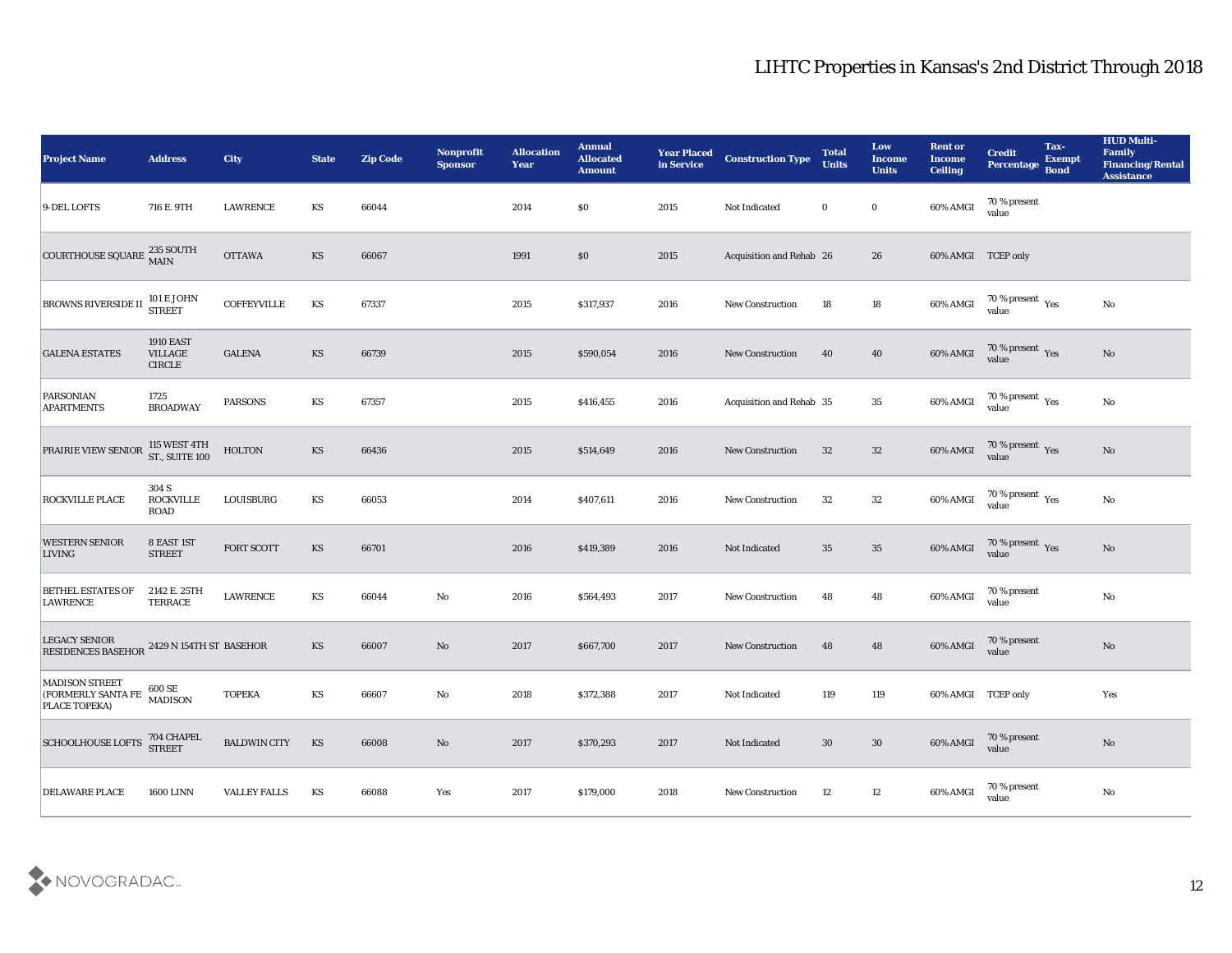| <b>Project Name</b>                                                    | <b>Address</b>                                            | <b>City</b>                                           | <b>State</b> | <b>Zip Code</b> | Nonprofit<br><b>Sponsor</b> | <b>Allocation</b><br><b>Year</b> | <b>Annual</b><br><b>Allocated</b><br><b>Amount</b> | <b>Year Placed<br/>in Service</b> | <b>Construction Type</b>  | <b>Total</b><br><b>Units</b> | Low<br><b>Income</b><br><b>Units</b> | <b>Rent or</b><br><b>Income</b><br><b>Ceiling</b> | <b>Credit</b><br>Percentage                 | Tax-<br><b>Exempt</b><br><b>Bond</b> | <b>HUD Multi-</b><br>Family<br><b>Financing/Rental</b><br><b>Assistance</b> |
|------------------------------------------------------------------------|-----------------------------------------------------------|-------------------------------------------------------|--------------|-----------------|-----------------------------|----------------------------------|----------------------------------------------------|-----------------------------------|---------------------------|------------------------------|--------------------------------------|---------------------------------------------------|---------------------------------------------|--------------------------------------|-----------------------------------------------------------------------------|
| <b>PAOLA SENIORS II</b>                                                | 900 N<br><b>HOSPITAL</b><br><b>DRIVE</b>                  | <b>PAOLA</b>                                          | KS           | 66071           | No                          | 2017                             | \$538,860                                          | 2018                              | <b>New Construction</b>   | 42                           | 42                                   | 60% AMGI                                          | 70 % present<br>value                       |                                      | No                                                                          |
| <b>RIDGE TOP APTS</b>                                                  |                                                           | $201\mbox{\,RIVERVIEW}\hspace{0.2cm}$ LEAVENWORTH AVE | KS           | 66048           |                             | Insufficient<br>Data             | $\$0$                                              | Insufficient<br>Data              | Not Indicated             | 49                           | $\bf{0}$                             |                                                   | Not<br>Indicated                            |                                      |                                                                             |
| THE VILLAGE AT OLD 712 SW<br><b>TOWN</b>                               | <b>WESTERN AVE</b>                                        | <b>TOPEKA</b>                                         | KS           | 66606           |                             | Insufficient<br>Data             | $\$0$                                              | Insufficient<br>Data              | Not Indicated             | 143                          | $\bf{0}$                             |                                                   | Not<br>Indicated                            |                                      |                                                                             |
| MURRAY HILL SENIOR $\,$ 400 W THIRD ST CHANUTE APTS                    |                                                           |                                                       | KS           | 66720           | $\mathbf {No}$              | $\bold{Insufficient}$<br>Data    | $\$0$                                              | Insufficient<br>Data              | Not Indicated             | 24                           | $\bf{0}$                             |                                                   | Not<br>Indicated                            | ${\bf No}$                           |                                                                             |
| $\left  \right.$ 1038 SW BOSWELL AVE $_{\rm{BOSWELL\;AVE}}^{1038\;SW}$ |                                                           | <b>TOPEKA</b>                                         | <b>KS</b>    | 66604           | No                          | 1987                             | $\$0$                                              | 1987                              | New Construction          | $\overline{1}$               | $\mathbf{1}$                         |                                                   | $70\,\%$ present $\,$ No value              |                                      |                                                                             |
| <b>VALLEY PLACE APTS</b>                                               | $441\,\mathrm{SE}$ ARTER<br>$\operatorname{\mathbf{AVE}}$ | <b>TOPEKA</b>                                         | KS           | 66607           | $\mathbf{No}$               | 1987                             | \$0                                                | 1987                              | Acquisition and Rehab 146 |                              | 146                                  |                                                   | <b>Both 30%</b><br>and 70%<br>present value | No                                   |                                                                             |
| 5250 SW WEST DR                                                        | 5250 SW W DR TOPEKA                                       |                                                       | KS           | 66606           | No                          | 1987                             | $\$0$                                              | 1988                              | New Construction          | $6\phantom{.}6$              | $6\phantom{.}6$                      |                                                   | $70\,\%$ present $\,$ No value              |                                      |                                                                             |
| 626 SW POLK ST                                                         | <b>626 SW POLK ST TOPEKA</b>                              |                                                       | KS           | 66603           | $\mathbf {No}$              | 1987                             | \$0                                                | 1988                              | New Construction          | $\overline{4}$               | $\overline{4}$                       |                                                   | $70\,\%$ present $\,$ No value              |                                      |                                                                             |
| 630 SW POLK ST                                                         | <b>630 SW POLK ST TOPEKA</b>                              |                                                       | KS           | 66603           | $\mathbf{N}\mathbf{o}$      | 1987                             | \$0                                                | 1988                              | New Construction          | $\overline{4}$               | $\overline{4}$                       |                                                   | $70\,\%$ present $\,$ No value              |                                      |                                                                             |
| 715 SW FILLMORE ST                                                     | 715 SW<br>FILLMORE ST                                     | <b>TOPEKA</b>                                         | KS           | 66606           | $\mathbf{No}$               | 1987                             | \$0                                                | 1988                              | New Construction          | $\overline{4}$               | $\overline{4}$                       |                                                   | $70\,\%$ present $\,$ No value              |                                      |                                                                             |
| <b>ELM STREET APTS</b>                                                 | 201 N ELM ST                                              | <b>FRANKFORT</b>                                      | KS           | 66427           | No                          | 1987                             | \$0                                                | 1988                              | <b>New Construction</b>   | 12                           | 12                                   |                                                   | $30\,\%$ present $\,$ No $\,$<br>value      |                                      |                                                                             |
| <b>ENGLEWOOD APTS</b>                                                  | $5210$ SW TENTH $\,$ TOPEKA<br>TER                        |                                                       | KS           | 66604           | $\mathbf{No}$               | 1988                             | $\boldsymbol{\mathsf{S}}\boldsymbol{\mathsf{O}}$   | 1988                              | New Construction          | 27                           | $\bf 27$                             |                                                   | $70\,\%$ present $\,$ No value              |                                      |                                                                             |
| <b>HIGHLAND VILLAGE</b><br><b>DUPLEXES</b>                             | 3010 SE<br><b>POWELL ST</b>                               | <b>TOPEKA</b>                                         | KS           | 66605           | $\rm\thinspace No$          | 1988                             | \$0                                                | 1988                              | New Construction          | 22                           | 22                                   |                                                   | $70\,\%$ present $\,$ No value              |                                      |                                                                             |

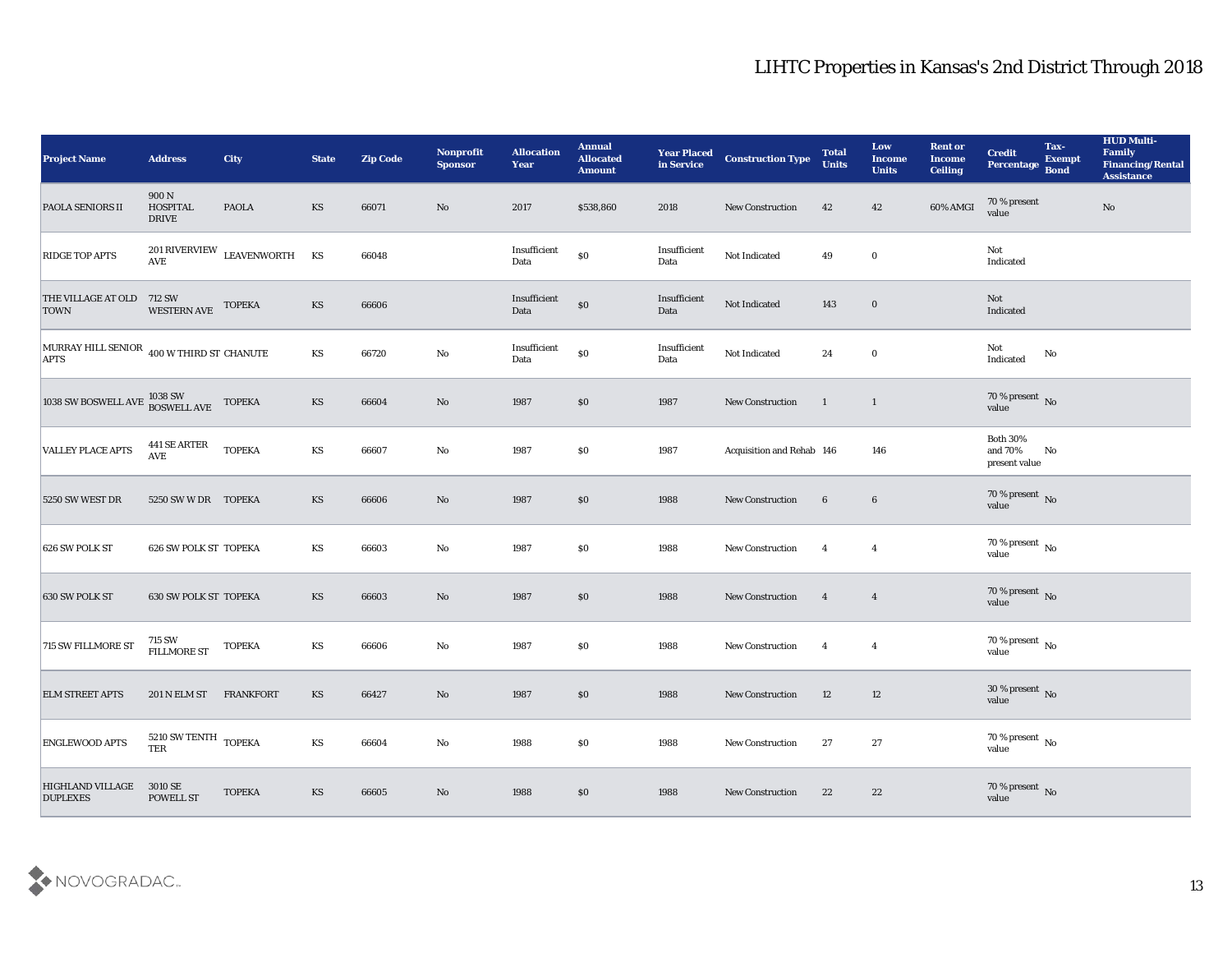| <b>Project Name</b>                                                           | <b>Address</b>                                               | <b>City</b>      | <b>State</b>           | <b>Zip Code</b> | Nonprofit<br><b>Sponsor</b> | <b>Allocation</b><br>Year | <b>Annual</b><br><b>Allocated</b><br><b>Amount</b> | <b>Year Placed</b><br>in Service | <b>Construction Type</b> | <b>Total</b><br><b>Units</b> | Low<br><b>Income</b><br><b>Units</b> | <b>Rent or</b><br><b>Income</b><br><b>Ceiling</b> | <b>Credit</b><br>Percentage       | Tax-<br><b>Exempt</b><br><b>Bond</b> | <b>HUD Multi-</b><br>Family<br><b>Financing/Rental</b><br><b>Assistance</b> |
|-------------------------------------------------------------------------------|--------------------------------------------------------------|------------------|------------------------|-----------------|-----------------------------|---------------------------|----------------------------------------------------|----------------------------------|--------------------------|------------------------------|--------------------------------------|---------------------------------------------------|-----------------------------------|--------------------------------------|-----------------------------------------------------------------------------|
| <b>HIGHLAND VILLAGE</b><br><b>HOMES</b>                                       | 2201 SE<br>TURNPIKE AVE TOPEKA                               |                  | KS                     | 66605           | No                          | 1988                      | \$0                                                | 1988                             | New Construction         | 9                            | 9                                    |                                                   | $70$ % present $\,$ No value      |                                      |                                                                             |
| <b>LONGVIEW APTS</b>                                                          | $514$ NEW YORK $$\rm HUMBOLDT$$ $$\rm \,$ KUMBOLDT           |                  | KS                     | 66748           | No                          | 1988                      | \$0                                                | 1988                             | New Construction         | 14                           | 14                                   |                                                   | $30\,\%$ present $\,$ No value    |                                      |                                                                             |
| <b>VILLA WEST APTS I</b>                                                      | $2744$ SW VILLA $\quad$ TOPEKA<br>$\ensuremath{\text{W}}$ DR |                  | $\mathbf{K}\mathbf{S}$ | 66614           | $\mathbf{No}$               | 1988                      | \$0                                                | 1988                             | New Construction         | 56                           | 56                                   |                                                   | 70 % present No<br>value          |                                      |                                                                             |
| <b>WESTLAND HOMES</b>                                                         | 6352 SW 11TH ST TOPEKA                                       |                  | KS                     | 66615           | No                          | 1988                      | \$0                                                | 1988                             | New Construction         | 11                           | 11                                   |                                                   | $70$ % present $\,$ No $\,$ value |                                      |                                                                             |
| <b>AUTUMN RUN APTS</b>                                                        | 2100<br>HEATHERWOO LAWRENCE<br>D DR                          |                  | KS                     | 66047           | No                          | 1989                      | \$0                                                | 1989                             | Acquisition and Rehab 64 |                              | 64                                   |                                                   | $70$ % present $\,$ No value      |                                      |                                                                             |
| <b>VILLA WEST APTS II</b>                                                     | $2744$ SW VILLA $\;$ TOPEKA W DR                             |                  | KS                     | 66614           | $\rm\thinspace No$          | 1988                      | \$0                                                | 1989                             | New Construction         | 60                           | 60                                   |                                                   | $70$ % present $\,$ No $\,$ value |                                      |                                                                             |
| <b>HIAWATHA PLACE</b>                                                         | 116 APACHE ST HIAWATHA                                       |                  | KS                     | 66434           | $\mathbf{No}$               | 1990                      | \$0                                                | 1990                             | New Construction         | 10                           | 10                                   |                                                   | $30\,\%$ present $\,$ No value    |                                      |                                                                             |
| <b>PEARL PLACE APTS</b>                                                       | 203 PERRY ST                                                 | <b>ROSSVILLE</b> | KS                     | 66533           | No                          | 1989                      | \$0                                                | 1990                             | New Construction         | 10                           | 10                                   |                                                   | $30\,\%$ present $\,$ No value    |                                      |                                                                             |
| <b>VILLA WEST APTS III</b>                                                    | 2744 SW VILLA<br>W DR                                        | <b>TOPEKA</b>    | KS                     | 66614           | $\mathbf{No}$               | 1989                      | \$0                                                | 1990                             | New Construction         | 80                           | 80                                   |                                                   | $70\,\%$ present $\,$ No value    |                                      |                                                                             |
| VALLEY VIEW VILLAGE $^{511}_{\text{COMMERCIAL}}$ CARBONDALE<br><b>APTS IV</b> | <b>ST</b>                                                    |                  | KS                     | 66414           | $\mathbf{N}\mathbf{o}$      | 1990                      | \$32,271                                           | 1990                             | New Construction         | 24                           | $\bf{0}$                             |                                                   | Not<br>Indicated                  | No                                   |                                                                             |
| PEMBERTON VILLAGE 1400 N FIRST ST HIAWATHA<br>IІ                              |                                                              |                  | KS                     | 66434           | $\mathbf{No}$               | 1989                      | \$0                                                | 1991                             | <b>New Construction</b>  | 24                           | 24                                   |                                                   | $30\,\%$ present $\,$ No value    |                                      |                                                                             |
| PINECREST VILLAGE II $\,$ 924 WALNUT ST $\,$ EUDORA<br>(EUDORA)               |                                                              |                  | $\mathbf{K}\mathbf{S}$ | 66025           | $\rm\thinspace No$          | 1989                      | \$0                                                | 1991                             | New Construction         | 36                           | 36                                   |                                                   | $30\,\%$ present $\,$ No value    |                                      |                                                                             |
| <b>SUNFLOWER APTS II</b>                                                      | 1142 E PEORIA<br><b>ST</b>                                   | <b>PAOLA</b>     | $\mathbf{K}\mathbf{S}$ | 66071           | $\mathbf {No}$              | 1989                      | $\$0$                                              | 1991                             | New Construction         | 24                           | $\bf{24}$                            |                                                   | $30\,\%$ present $\,$ No value    |                                      |                                                                             |

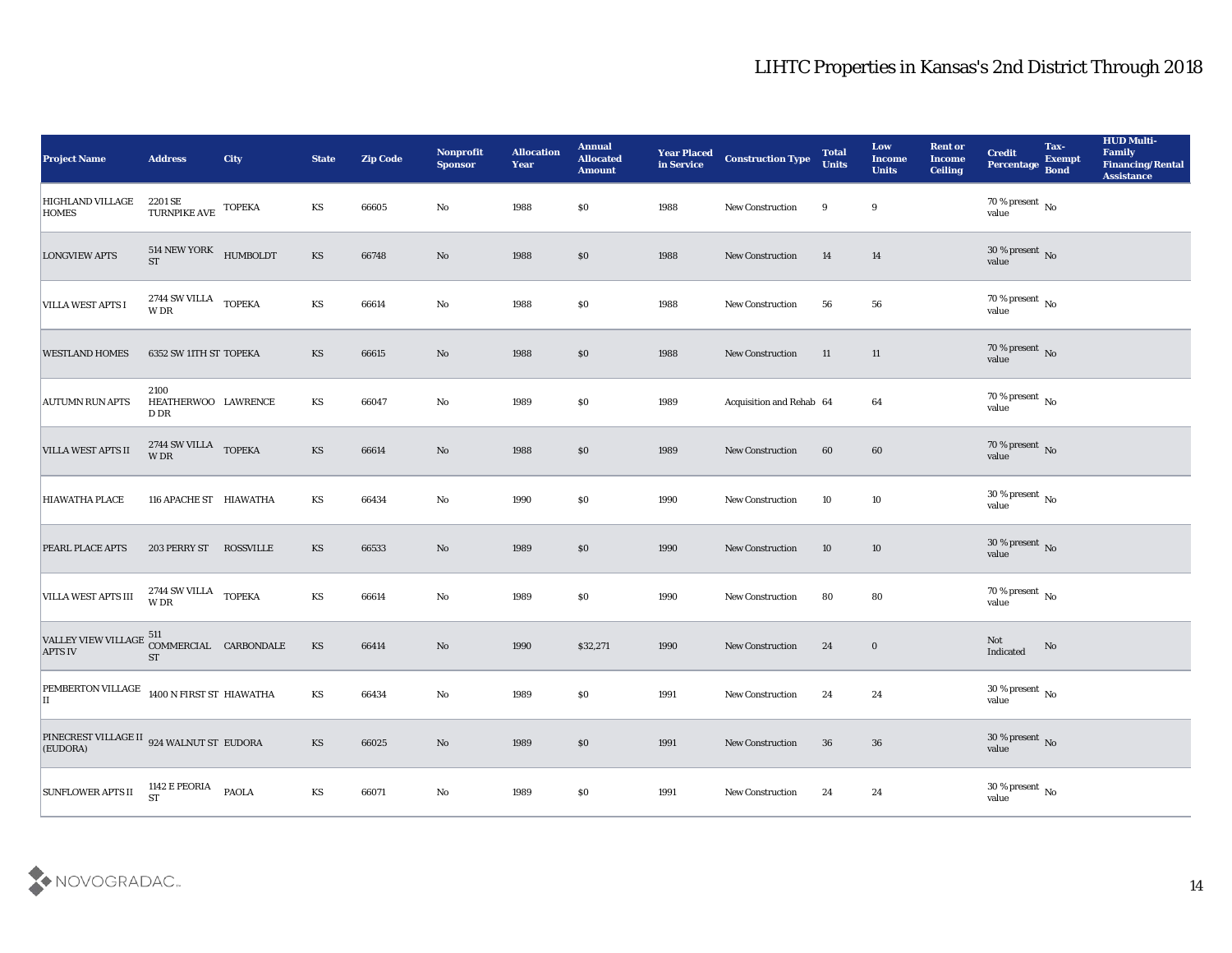| <b>Project Name</b>                                                        | <b>Address</b>                                         | <b>City</b>                     | <b>State</b>           | <b>Zip Code</b> | Nonprofit<br><b>Sponsor</b> | <b>Allocation</b><br>Year | <b>Annual</b><br><b>Allocated</b><br><b>Amount</b> | <b>Year Placed</b><br>in Service | <b>Construction Type</b>               | <b>Total</b><br><b>Units</b> | Low<br><b>Income</b><br><b>Units</b> | <b>Rent or</b><br><b>Income</b><br><b>Ceiling</b> | <b>Credit</b><br>Percentage       | Tax-<br><b>Exempt</b><br><b>Bond</b> | <b>HUD Multi-</b><br>Family<br><b>Financing/Rental</b><br><b>Assistance</b> |
|----------------------------------------------------------------------------|--------------------------------------------------------|---------------------------------|------------------------|-----------------|-----------------------------|---------------------------|----------------------------------------------------|----------------------------------|----------------------------------------|------------------------------|--------------------------------------|---------------------------------------------------|-----------------------------------|--------------------------------------|-----------------------------------------------------------------------------|
| VALLEY VIEW VILLAGE $^{511}_{\text{COMMERCIAL}}$ CARBONDALE<br><b>APTS</b> | <b>ST</b>                                              |                                 | KS                     | 66414           | No                          | 1990                      | \$34,886                                           | 1991                             | <b>New Construction</b>                | 24                           | 24                                   |                                                   | $30\,\%$ present $\,$ No value    |                                      |                                                                             |
| <b>VILLA WEST APTS IV</b>                                                  | $2744$ SW VILLA $\;$ TOPEKA W DR                       |                                 | KS                     | 66614           | No                          | 1990                      | \$264,049                                          | 1991                             | <b>New Construction</b>                | 60                           | 60                                   |                                                   | $70\,\%$ present $\,$ No value    |                                      |                                                                             |
| <b>WELLSVILLE SENIOR</b><br><b>HOUSING</b>                                 | 102 WALNUT ST WELLSVILLE                               |                                 | <b>KS</b>              | 66092           | No                          | 1991                      | \$28,543                                           | 1991                             | <b>New Construction</b>                | 24                           | 24                                   |                                                   | Not<br>Indicated                  | No                                   |                                                                             |
| <b>OSAWATOMIE</b><br><b>SENIORS</b>                                        | <b>1545 BROWN</b><br><b>AVE</b>                        | <b>OSAWATOMIE</b>               | KS                     | 66064           | No                          | 1991                      | \$0\$                                              | 1991                             | New Construction                       | 24                           | 24                                   |                                                   | Not<br>$\operatorname{Indicated}$ | No                                   |                                                                             |
| <b>PARK PLACE II</b>                                                       | 1519 S ELM ST                                          | <b>OTTAWA</b>                   | <b>KS</b>              | 66067           | No                          | 1990                      | \$0                                                | 1991                             | Both New Construction $$\,24$$ and A/R |                              | 24                                   |                                                   | $30\,\%$ present $\,$ No value    |                                      |                                                                             |
| <b>COLUMBUS SENIORS</b>                                                    | 600 GARFIELD<br><b>ST</b>                              | COLUMBUS                        | KS                     | 66725           | No                          | 1991                      | \$14,845                                           | 1992                             | <b>New Construction</b>                | 16                           | 16                                   |                                                   | Not<br>Indicated                  | No                                   |                                                                             |
| <b>SAVANNAH PARK OF</b><br><b>PARSONS</b>                                  | 224 REINHART PARSONS<br>${\rm D}{\rm R}$               |                                 | <b>KS</b>              | 67357           | No                          | 1992                      | \$54,285                                           | 1992                             | <b>New Construction</b>                | 48                           | 48                                   |                                                   | $30\,\%$ present $\,$ No value    |                                      |                                                                             |
| <b>ARMA SENIORS</b>                                                        | 910 E<br>WASHINGTON ARMA<br><b>ST</b>                  |                                 | KS                     | 66712           | No                          | 1991                      | \$28,283                                           | 1992                             | <b>New Construction</b>                | 28                           | 28                                   |                                                   | Not<br>Indicated                  | No                                   |                                                                             |
| <b>VILAS STREET APTS</b>                                                   | 201 VILAS ST                                           | LEAVENWORTH                     | KS                     | 66048           | No                          | 1991                      | \$24,087                                           | 1992                             | New Construction                       | 6                            | $6\phantom{.}6$                      |                                                   | Not<br>Indicated                  | No                                   |                                                                             |
| <b>BAXTER SPRINGS</b><br><b>SENIORS I</b>                                  |                                                        | 2401 PARK AVE BAXTER SPRINGS KS |                        | 66713           | No                          | 1992                      | \$0                                                | 1993                             | New Construction                       | 16                           | 16                                   |                                                   | Not<br>Indicated                  | No                                   |                                                                             |
| <b>CAVALRY CROSSING</b>                                                    | 201 W 23RD ST FORT SCOTT                               |                                 | <b>KS</b>              | 66701           | No                          | 1992                      | \$63,634                                           | 1993                             | <b>New Construction</b>                | 40                           | 40                                   |                                                   | Not<br>Indicated                  | No                                   |                                                                             |
| SOUTHBROOK<br><b>VILLAGE</b>                                               | 5201 SW 34TH<br>$\operatorname{ST}$                    | <b>TOPEKA</b>                   | KS                     | 66614           | $\mathbf {No}$              | 1992                      | \$256,311                                          | 1993                             | New Construction                       | 76                           | 76                                   |                                                   | Not<br>Indicated                  | $\mathbf {No}$                       |                                                                             |
| <b>VILLA WEST V</b>                                                        | $2800\;{\rm SW}\;{\rm VILLA} \quad {\rm TOPEKA} \quad$ |                                 | $\mathbf{K}\mathbf{S}$ | 66614           | $\rm\thinspace No$          | 1991                      | \$0                                                | 1993                             | New Construction                       | 52                           | $52\,$                               |                                                   | $70\,\%$ present $\,$ No value    |                                      |                                                                             |